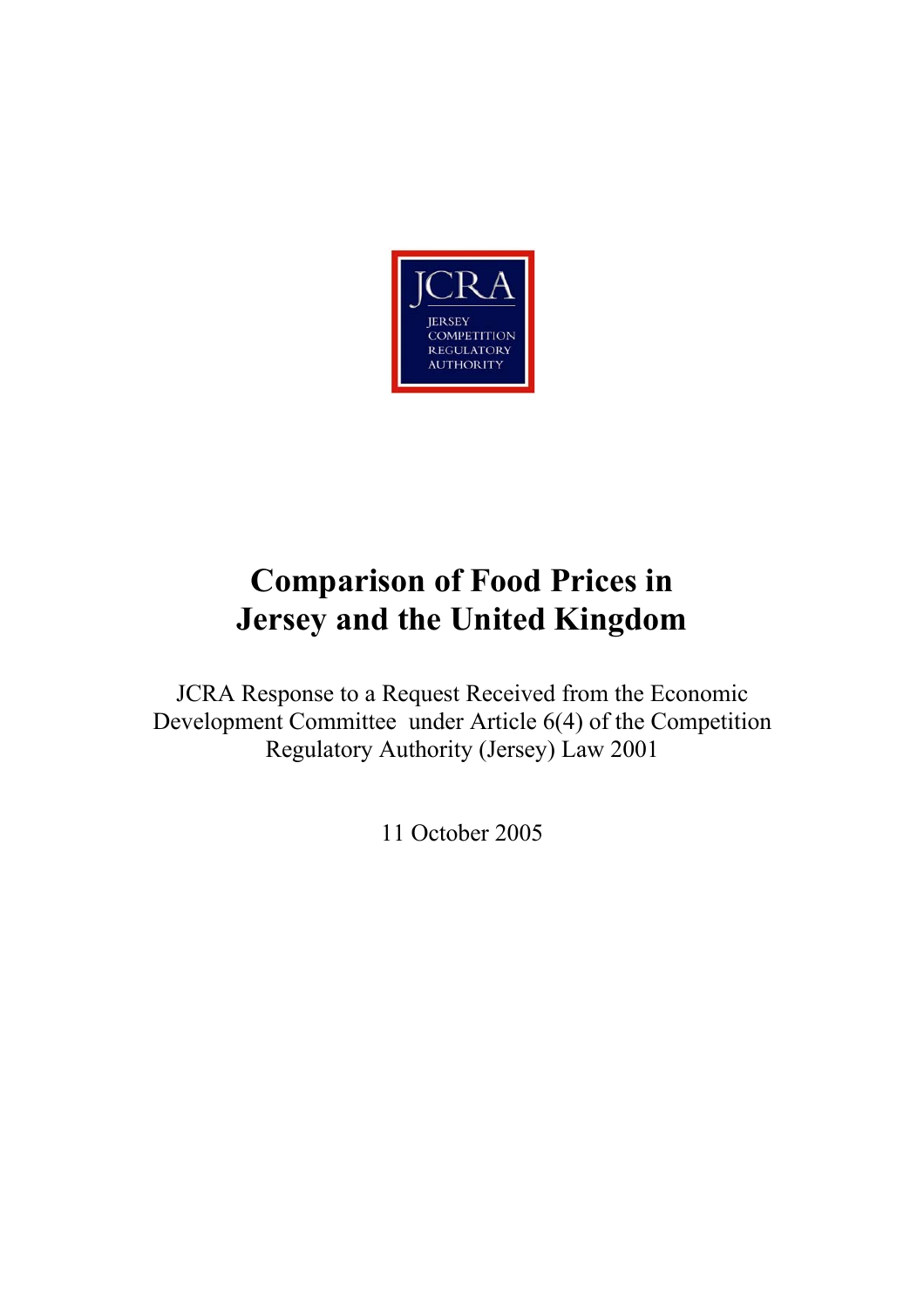# **TABLE OF CONTENTS**

| L.        |                                                      |
|-----------|------------------------------------------------------|
| II.       |                                                      |
| A.        |                                                      |
| <b>B.</b> |                                                      |
| $C$ .     |                                                      |
| Ш.        |                                                      |
| A.        |                                                      |
| <b>B.</b> |                                                      |
| C.        |                                                      |
| D.        |                                                      |
| IV.       | CONCLUSIONS & POTENTIAL AREAS OF FURTHER ENQUIRY  16 |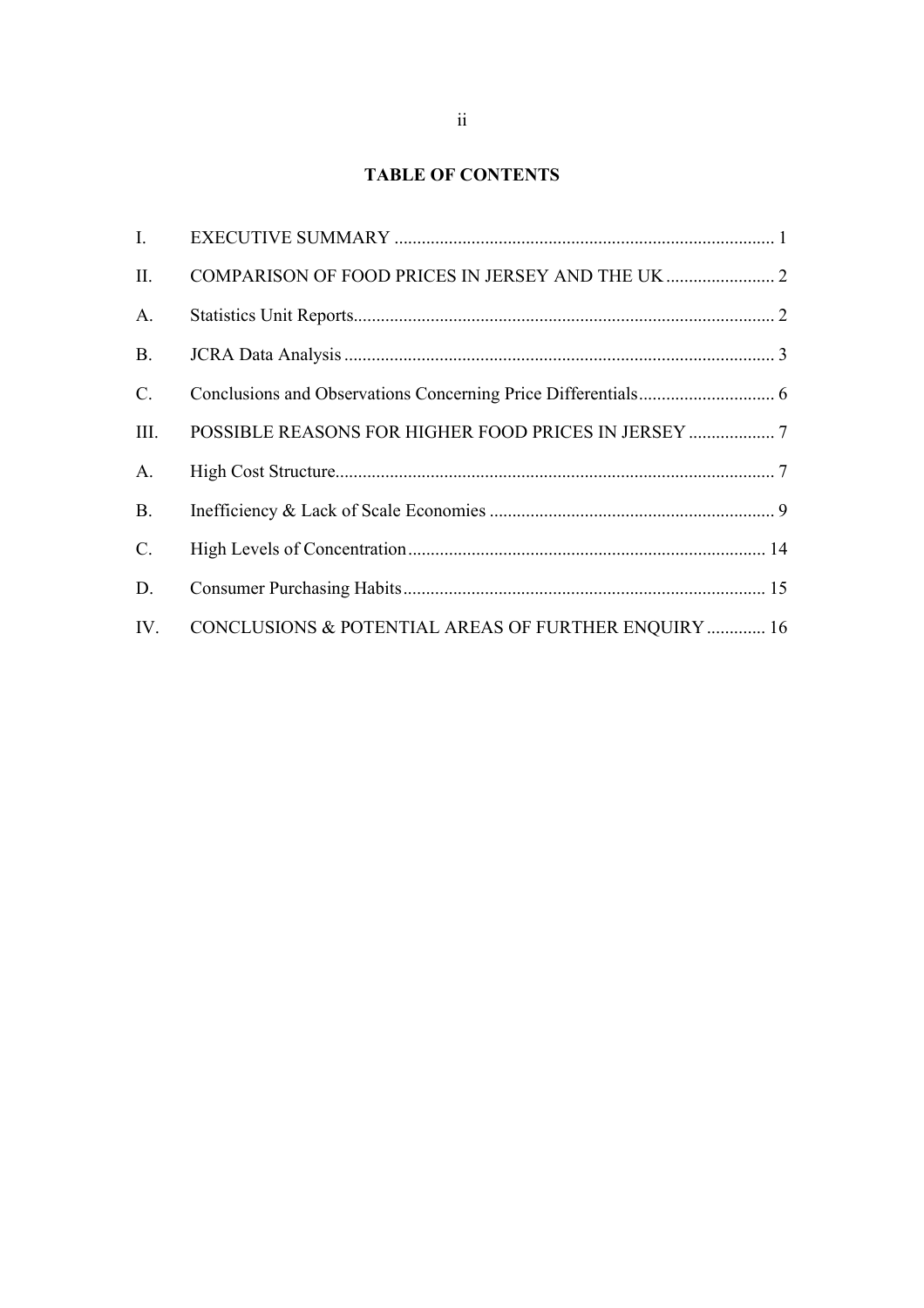# **I. EXECUTIVE SUMMARY**

In June 2004 the States of Jersey Statistics Unit issued a report 'Comparison of consumer prices in Jersey and the UK: June 2004.<sup>1</sup> This report stated that in the four years from June 2000 to June 2004 the Jersey RPI had increased by 18.3% whilst the UK RPI had increased by 9.2%. It stated that one of the main drivers behind the higher rate of overall price increases in Jersey compared to the UK had been food prices, which had been rising at nearly seven times the rate in the UK in the previous 12 months. It pointed out that in June 2004, average meat prices were 22% higher in Jersey than in the UK, vegetables 15% and fruit 20%, a sliced white loaf cost over 70% more on average in Jersey and a pint of milk 60% more.

As a result of this report, the Economic Development Committee (EDC) requested the assistance of the Jersey Competition Regulatory Authority (JCRA) under Article 6(4) of the Competition Regulatory Authority (Jersey) Law 2001 'in seeking to ascertain the reasons why prices of certain food products in Jersey appear to be significantly higher than prices for equivalent products in the UK.'

This report constitutes the JCRA's response to the EDC's request. The report's primary conclusions are the following:

- 1. The majority of food products surveyed are more expensive in Jersey than in the UK, with some products being significantly higher priced. Historic below-cost pricing for some products in the UK, however, complicates price comparisons.
- 2. The price differential for food between Jersey and the UK probably is attributable to several factors.
- 3. One contributing factor is the higher cost of doing business in Jersey compared to the UK. The cost of labour appears significantly more expensive in Jersey, as much as 40% higher than in the UK. Other increased costs, such as transport, are also likely to be factors. The effect of increased costs on retail prices multiply across the food supply chain, to the extent that activities are carried on in Jersey.
- 4. A second contributing factor consists of inefficiency and lack of scale economies in Jersey that appear to exist in several levels of the food supply chain. Farming is expensive in Jersey compared to the UK. Jersey's food producers and retailers are very small scale and probably do not achieve economies of scale comparable to UK equivalents.
- 5. Another likely contributing factor is the high market concentration levels in Jersey compared to the UK in markets for food production, distribution and retail sale. High levels of market concentration can result in less competition and higher prices, based on actions by competitors that may or may not violate competition law.

<sup>&</sup>lt;sup>1</sup> States of Jersey Statistics Unit, *Comparison of consumer prices in Jersey and the UK: June 2004*.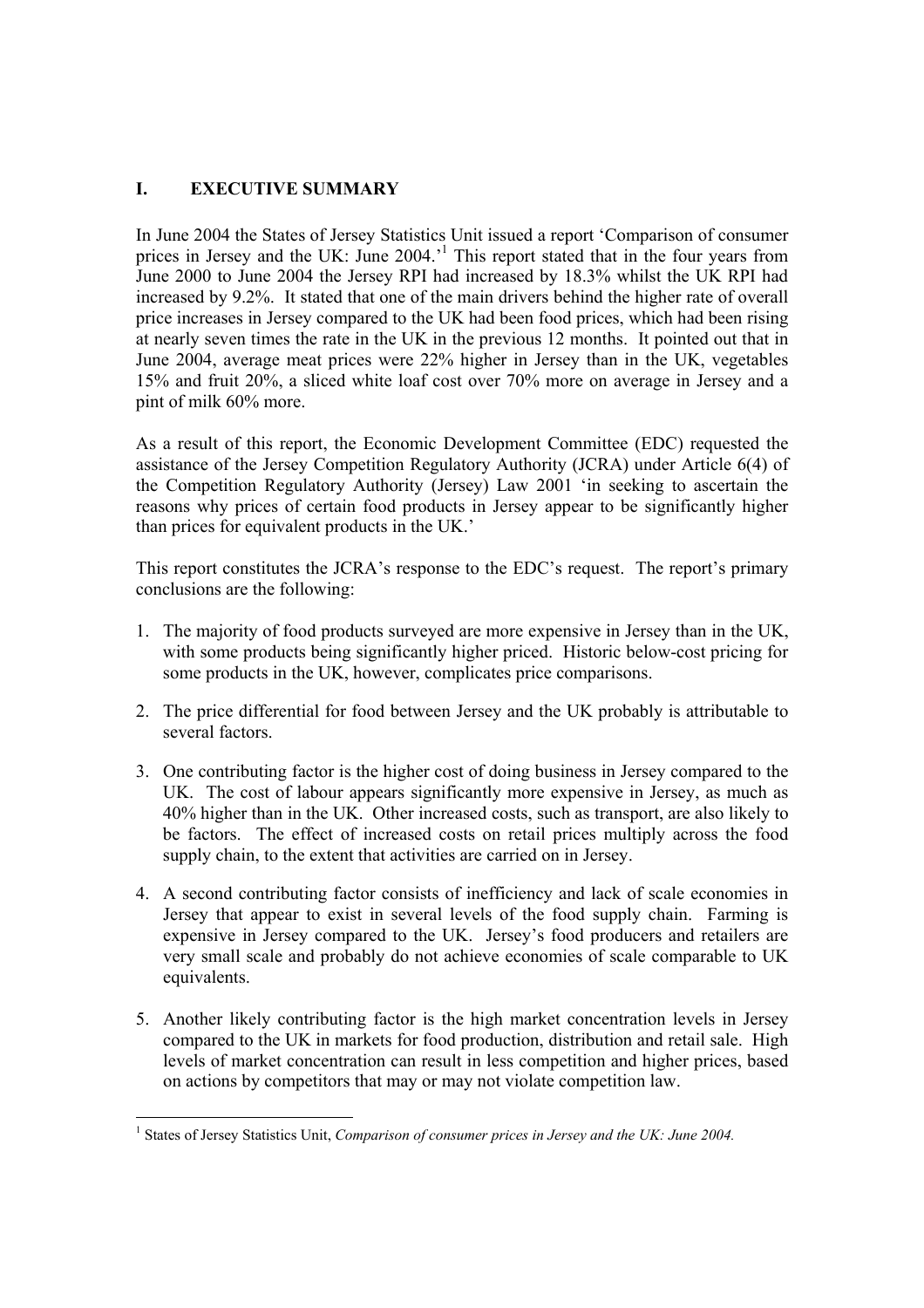6. Differences in consumer purchasing habits may exist in Jersey compared to the UK, and if so, they also could contribute to price differentials.

These contributing factors may suggest potential areas of further examination and enquiry, either by the JCRA or the EDC, which are detailed at the end of this report.

# **II. COMPARISON OF FOOD PRICES IN JERSEY AND THE UK**

### **A. Statistics Unit Reports**

The Statistics Unit's June 2004 report states that:

- From June 2000 to June 2004, the increase in the RPI had been 18.3% in Jersey and 9.2% in the UK. During this time, food prices had increased by 14% in Jersey and 5.9% in the UK.
- From June 2003 to June 2004, food prices had increased by 4% in Jersey and 0.6% in the UK. During this time, increasing food prices had accounted for 9.5% of Jersey's overall increase in RPI.

Some of the price differences detailed in the 2004 report were:

- overall average meat prices, for the items for which prices were available, were 22% higher in Jersey than in the UK in June 2004;
- the average price of potatoes was approximately 10% lower in Jersey than in the UK, but all other vegetables were more expensive in Jersey;
- dairy produce was significantly more expensive in Jersey than in the UK, with a pint of milk being on average 60% more expensive; and
- most types of bread were approximately 50% more expensive in Jersey.

While we were undertaking this study, the Statistics Unit published new, updated RPI data in its June 2005 report.<sup>2</sup> Overall, this new report states that:

- From June 2000 to June 2005, the increase in the RPI had been 23% in Jersey and 12% in the UK.
- However, the annual change in the RPI from June 2004 to June 2005 showed a much closer rate of change, with the Jersey RPI increasing by 3.6% and the UK by 2.9%.
- From June 2004 to June 2005, Jersey has seen a much smaller overall increase in food prices compared to June 2003 to June  $2004 - 0.4\%$  for  $2004 - 2005$  compared to  $4\%$ for 2003 - 2004 – with the result that food prices have risen more quickly in the UK (2%) than in Jersey during the June 2004 to June 2005 period.

Some of the price differences detailed in the 2005 report were:

<sup>2</sup> States of Jersey Statistics Unit, *Comparison of consumer prices in Jersey and the UK: June 2005.*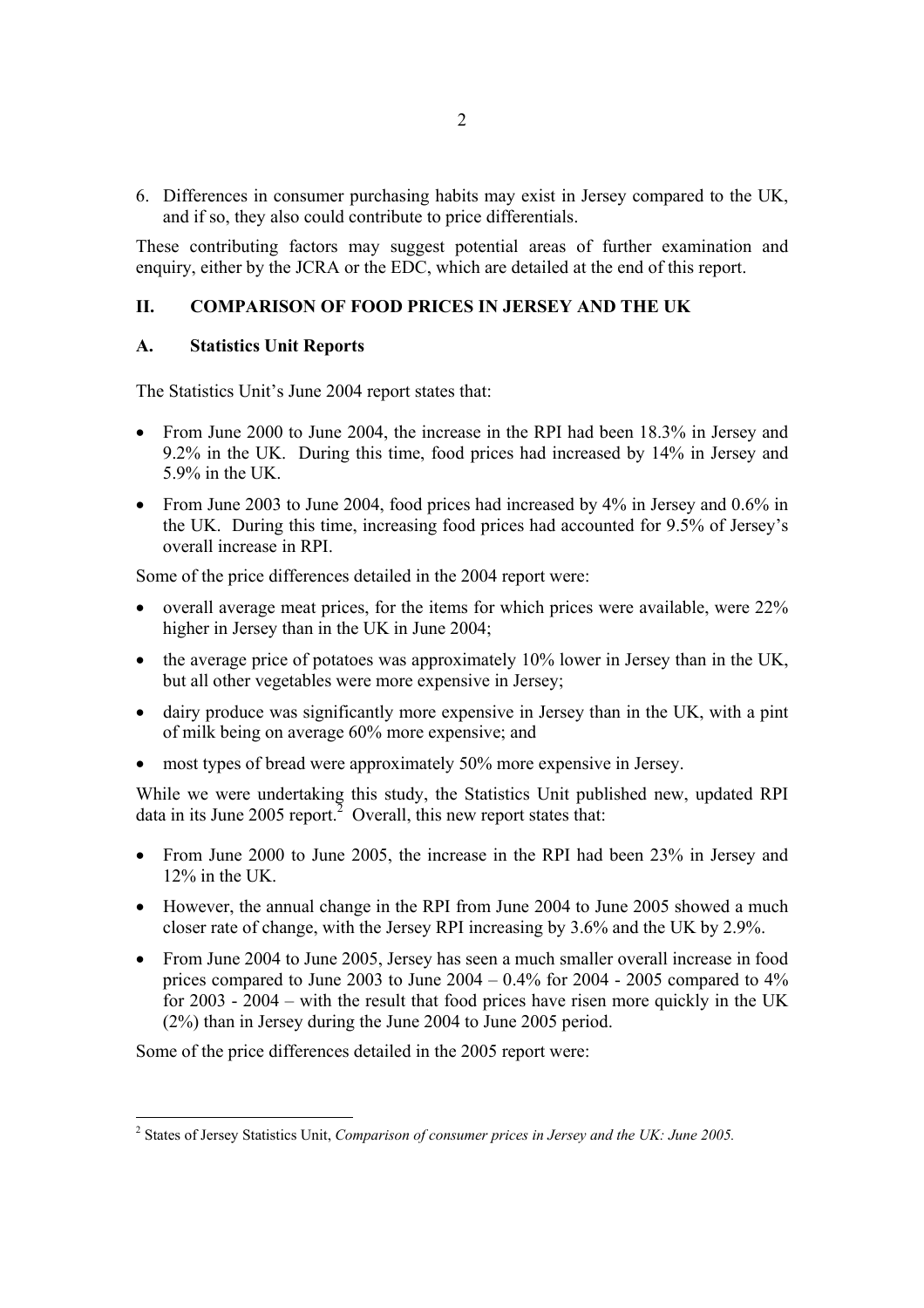- overall average meat prices, for the items for which prices were available, were 17% higher in Jersey than in the UK in June 2005:
- the average price of new potatoes was approximately 5% lower in Jersey than in the UK, but main crop potatoes that had been 6% less expensive in Jersey in 2004 were over 40% more expensive in Jersey in 2005. Other vegetables continued to be more expensive in Jersey than the UK;
- dairy produce continued to be significantly more expensive in Jersey than in the UK, with a pint of milk being on average 57% more expensive; and
- most types of bread were still more expensive in Jersey though the price difference was not as large as the previous year.

Therefore, while the 2005 report showed improvement in the rate of change in Jersey's RPI relative to the UK, both in general and specifically concerning food, it does not materially change the observation that most of the food products surveyed are more expensive in Jersey than in the UK.

### **B. JCRA Data Analysis**

Prices of various food items including fresh food and proprietary grocery items were gathered from four convenience stores and four supermarkets in Jersey for the months of March to June 2005 inclusive and were compared with the prices in four UK supermarkets for the same months. The prices for the Jersey supermarkets were averaged for each month and compared with the average prices for the UK supermarkets. Prices were also gathered for some additional fresh foods for July and compared. Overall 40 branded products, six types/brands of bread, four types of vegetable, and milk were surveyed. The results are set out in Appendix 1.

There was a considerable variation in prices over the four months surveyed and in the differences between Jersey prices and UK prices. A major factor in these variations appears to be the use of promotional discounted prices. It was possible, however, to establish to a reasonable degree which products are usually cheaper in Jersey than the UK and which are more expensive, and, to a certain degree, the size of the differences in prices.

All products compared were more expensive in Jersey than the UK except for chocolate products, lager, and potatoes. The majority of products surveyed were 10% to 17% more expensive in Jersey than the UK. A few were very similarly priced and very few were cheaper in Jersey. There were some anomalies in branded products with, for example, the average price for one rice product being cheaper in Jersey for the 250g size but more expensive for the 500g size, and a tinned fruit product being cheaper in Jersey for the 227g size but more expensive for the 420g size.

Bread was considerably more expensive in Jersey than the UK with the largest gap being between the cheapest sliced white 800g loaf available in Jersey (89p) and in the UK (19p). There was also a considerable gap in price between craft bread (traditional-style,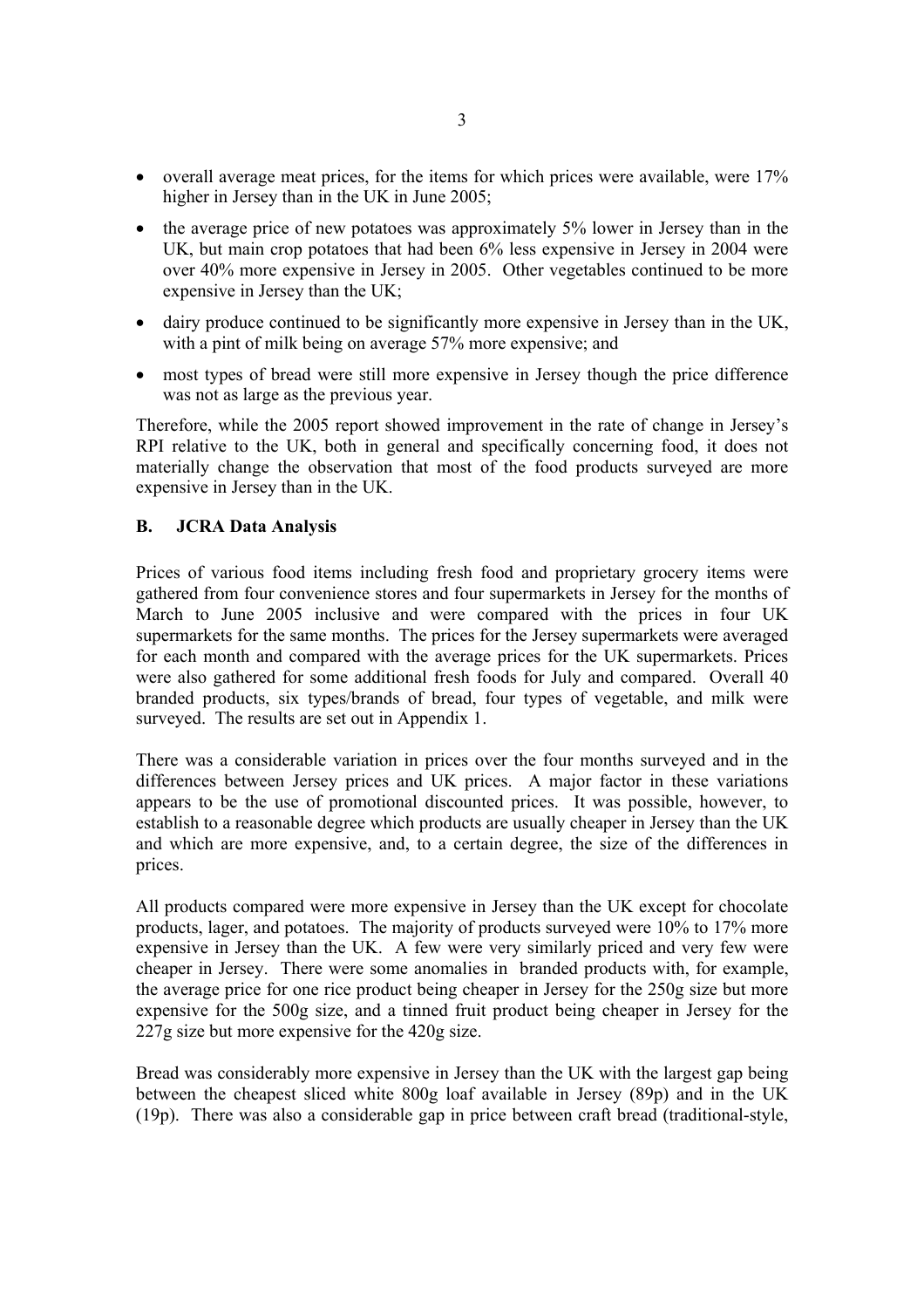non-industrial bread) in Jersey and the UK, with the Jersey bread being approximately double the price of the UK bread. It should be noted, however, that in both Jersey and the UK bread varies greatly according to brand, ingredients and method of production and it is not possible to make a really accurate comparison.

The price of fresh pasteurised milk is also considerably more expensive in Jersey (96p a litre) than the UK  $(56p \t a)$  litre).<sup>3</sup> The prices were consistent across all outlets surveyed and did not change over the four months.

Other products that were significantly more expensive in Jersey were frozen foods such as fish fingers and oven chips (34% - 44%), and sweet and savoury biscuits (20% - 27%).

Although only a small sample of food products was surveyed, the sample was sufficient to indicate that the majority of products are more expensive in Jersey than in the UK, with some Jersey prices being significantly higher.

An interesting comparison is provided by the Isle of Man General Index of Retail Price June 2004 and July 2005 reports,<sup>4</sup> issued by the Isle of Man Treasury. These reports referred to the same food products as the Jersey Statistics Unit's reports. As the Isle of Man has several similarities to Jersey (*i.e*., island economy, similar-sized population) we believed that a comparison of Isle of Man, Jersey and UK prices would be informative. A comparison of the prices of a selection of the products is set out in Table 1, below.

<sup>&</sup>lt;sup>3</sup> Fifty six pence represents a supermarket price in the UK. Milk prices in the UK may vary depending on the size and type of store, with higher prices in outlets like convenience stores and garages compared to supermarkets. We understand that even in smaller-sized outlets, however, the price of milk is still significantly less expensive in the UK than in Jersey.

<sup>&</sup>lt;sup>4</sup> The Treasury, Isle of Man, *Isle of Man General Index of Retail Price 16th June 2004*; The Treasury, Isle of Man, *Isle of Man General Index of Retail Price 19th July 2005.*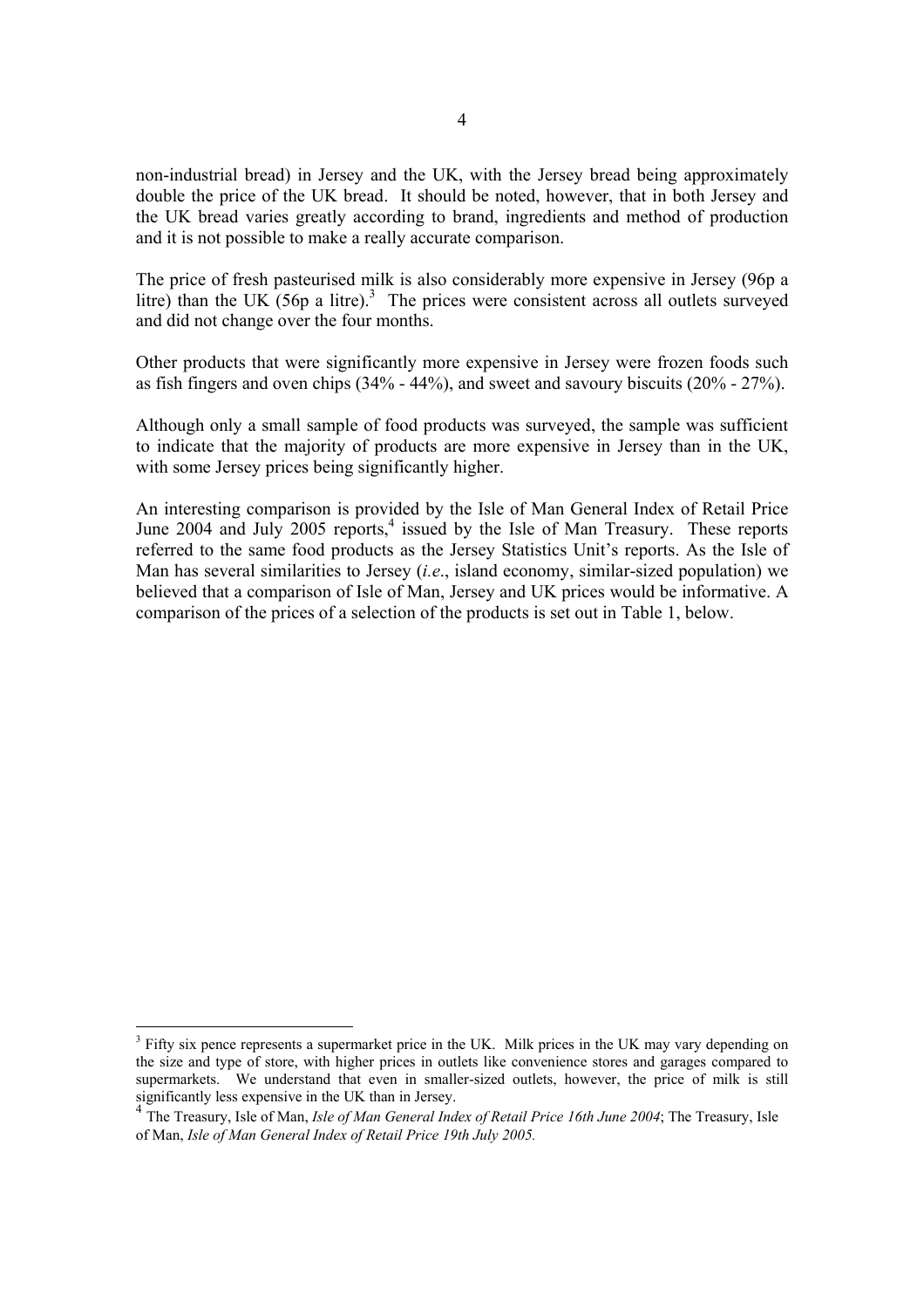| Product                                           | Quantity         | 2004          |                |           | 2005          |                                   |           |
|---------------------------------------------------|------------------|---------------|----------------|-----------|---------------|-----------------------------------|-----------|
|                                                   |                  | <b>Jersey</b> | Isle of<br>Man | <b>UK</b> | <b>Jersey</b> | Isle of<br>Man<br>$(\text{July})$ | <b>UK</b> |
| White loaf<br>bread<br>sliced<br>800 <sub>g</sub> | 800 <sub>g</sub> | 1.14          | 1.01           | .66       | 1.09          | 1.07                              | .69       |
| <b>Brown</b><br>loaf sliced<br>800 <sub>g</sub>   | 800 <sub>g</sub> | .90           | 1.07           | .62       | .87           | 1.12                              | .34       |
| Tea bags                                          | 250g             | 1.76          | 1.66           | 1.38      | 1.81          | 1.44                              | 1.21      |
| $Coffee-$<br>instant                              | 100g             | 1.89          | 1.86           | 1.76      | 2.00          | 1.93                              | 1.82      |
| Potatoes<br>old loose                             | $1 \text{ kg}$   | .60           | .37            | .64       | .62           | .71                               | .44       |
| Tomatoes                                          | $1 \text{ kg}$   | 1.29          | 1.20           | 1.16      | 1.55          | 1.01                              | 1.47      |
| Onions                                            | $1 \text{ kg}$   | .76           | 1.34           | .59       | .71           | .83                               | .71       |
| Apples,<br>cooking                                | $1 \text{ kg}$   | 1.69          | 1.63           | 1.56      | 1.38          | 1.30                              | 1.45      |
| Oranges                                           | Each             | .30           | .30            | .23       | .29           | .33                               | $-22$     |
| <b>Bananas</b>                                    | $1 \text{ kg}$   | 1.17          | 1.07           | .86       | 1.36          | .99                               | .96       |
| Topside                                           | $1 \text{ kg}$   | 7.83          | 7.80           | 6.79      | 6.81          | 7.09                              | 6.70      |
| Lamb loin<br>with bone                            | $1 \text{ kg}$   | 11.20         | 12.64          | 10.50     | 12.13         | 12.76                             | 10.33     |
| Pork loin<br>with bone                            | $1 \text{ kg}$   | 6.32          | 5.80           | 5.02      | 6.24          | 7.20                              | 5.00      |
| Frozen<br>chicken                                 | $1 \text{ kg}$   | 2.47          | 3.39           | 1.55      | 2.62          | 1.38                              | .75       |
| Milk full<br>fat <sup>6</sup>                     | 1 pint           | .56           | .47            | .35       | .55           | .50                               | .35       |
| <b>Butter</b><br>imported                         | 250g             | 1.04          | 1.00           | .91       | 1.03          | .94                               | .92       |
| Cheddar<br>cheese                                 | $1 \text{ kg}$   | 5.91          | 3.59           | 5.68      | 5.69          | 5.43                              | 5.41      |

**Table 1: Food Prices June 2004 & June/July 2005<sup>5</sup> Jersey/UK/Isle of Man** 

The Isle of Man prices for the above products and others referred to in the reports are generally less expensive than in Jersey, although the differences appear more significant in 2004 than in 2005. Specifically, in 2004, 12 of the 17 selected products were less expensive in the Isle of Man than in Jersey, while in 2005 ten of the products were less

<sup>&</sup>lt;sup>5</sup> Data for Jersey and the UK is from June 2005. The June 2005 report was not available from the Isle of

Man, therefore prices from the report dated 19 July 2005 have been included. 6 Milk prices in the Isle of Man are controlled by a government pricing order.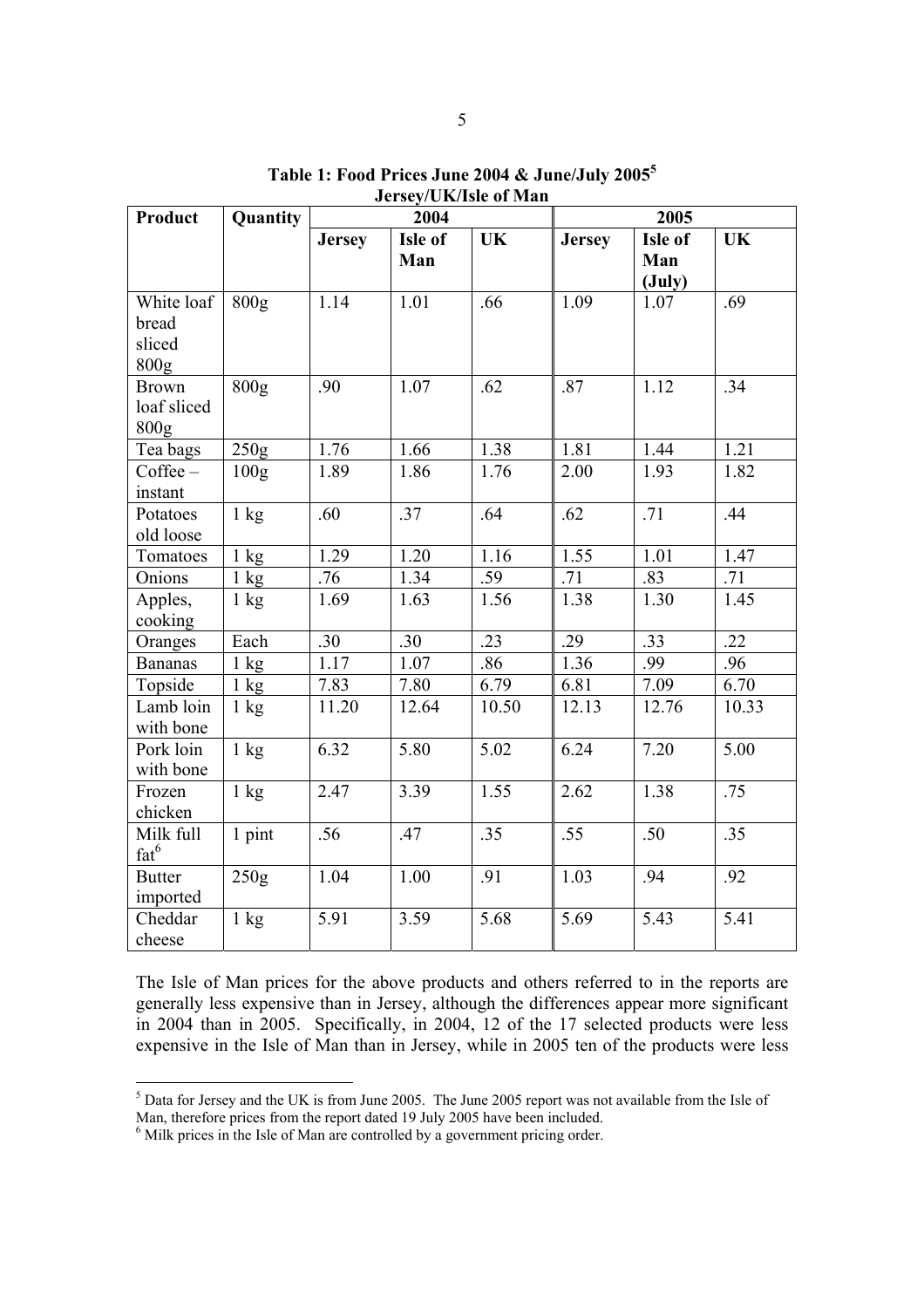expensive. Prices in both the Isle of Man and Jersey remain above the UK for most products, with some exceptions such as cooking apples. For most products, Isle of Man prices fall in between Jersey (the most expensive) and the UK (the least expensive). In 2005, for example, of the 14 products listed in Table 1 that were less expensive in the UK compared to both Jersey and the Isle of Man, on average the price differential was 9% greater in Jersey compared to the UK than for the Isle of Man compared to the UK.

# **C. Conclusions and Observations Concerning Price Differentials**

The Statistics Unit June 2004 report showed that in the year June 2003 to June 2004 food prices had increased by 4% in Jersey and 0.6% in the UK, and in Jersey had accounted for 9.5% of the overall increase in RPI. The situation improved from a Jersey perspective in the year June 2004 to June 2005, with the contribution of food prices to the increase in RPI being negligible.

Although there are some variations in the price differentials between the Statistics Unit reports and the data gathered by the JCRA, the majority of food products continue to be more expensive in Jersey than in the UK with some products being significantly higher priced. The Isle of Man Treasury reports also show pricing differentiation compared to the UK, although not as marked as between Jersey and the UK.

A potential complicating factor for price comparisons with the UK is the loss-leadership practices (*i.e.*, below-cost pricing of high volume items intended to attract customers) allegedly followed by some of the major UK retailers. Such practices may have affected some of the products that were the focus of the Statistics Unit's reports. Both the UK's Competition Commission and other sources have cited evidence of below-cost pricing for sliced bread.<sup>7</sup> There also have been various allegations in the UK of below-cost milk pricing, although such claims have been denied by both milk processors and retailers.<sup>8</sup> If such practices do, in fact, exist, they would complicate price comparisons between the UK and Jersey. While prices in Jersey may be high, their comparison prices in the UK for some products may be artificially low.

<sup>7</sup> Competition Commission, *Supermarkets: A report on the supply of groceries from multiple stores in the United Kingdom,* 2000, p 132; *London's diverse dough to be consigned to the bread bin*, Sustain News, 12 May 2004 (reporting that supermarkets sell sliced bread 'as a loss leader, i.e., at prices below its cost of production').

<sup>8</sup> Compare *Dairy farmers' milk price plea*, BBC News, 14 Aug. 2003, (reporting an appeal from dairy farmers to major retailers to 'stop using milk as a loss leader and to put up their prices'), and Felicity Lawrence, *Farmers lose out on retail sales*, The Guardian, 9 Sept. 2002, ('producers have accused the leading retailers of crippling the industry by selling milk as a "loss leader", at prices below the cost of production') with *Statements of Billy Keane, Finance Director for Robert Wiseman Dairies and Kevin Hawkins, Director of Communications, Safeway Stores plc before the Milk Pricing Subcommittee of the Environment, Food and Rural Affairs Committee of the House of Commons*, 1 March 2004, (denying allegations of widespread below-cost milk pricing).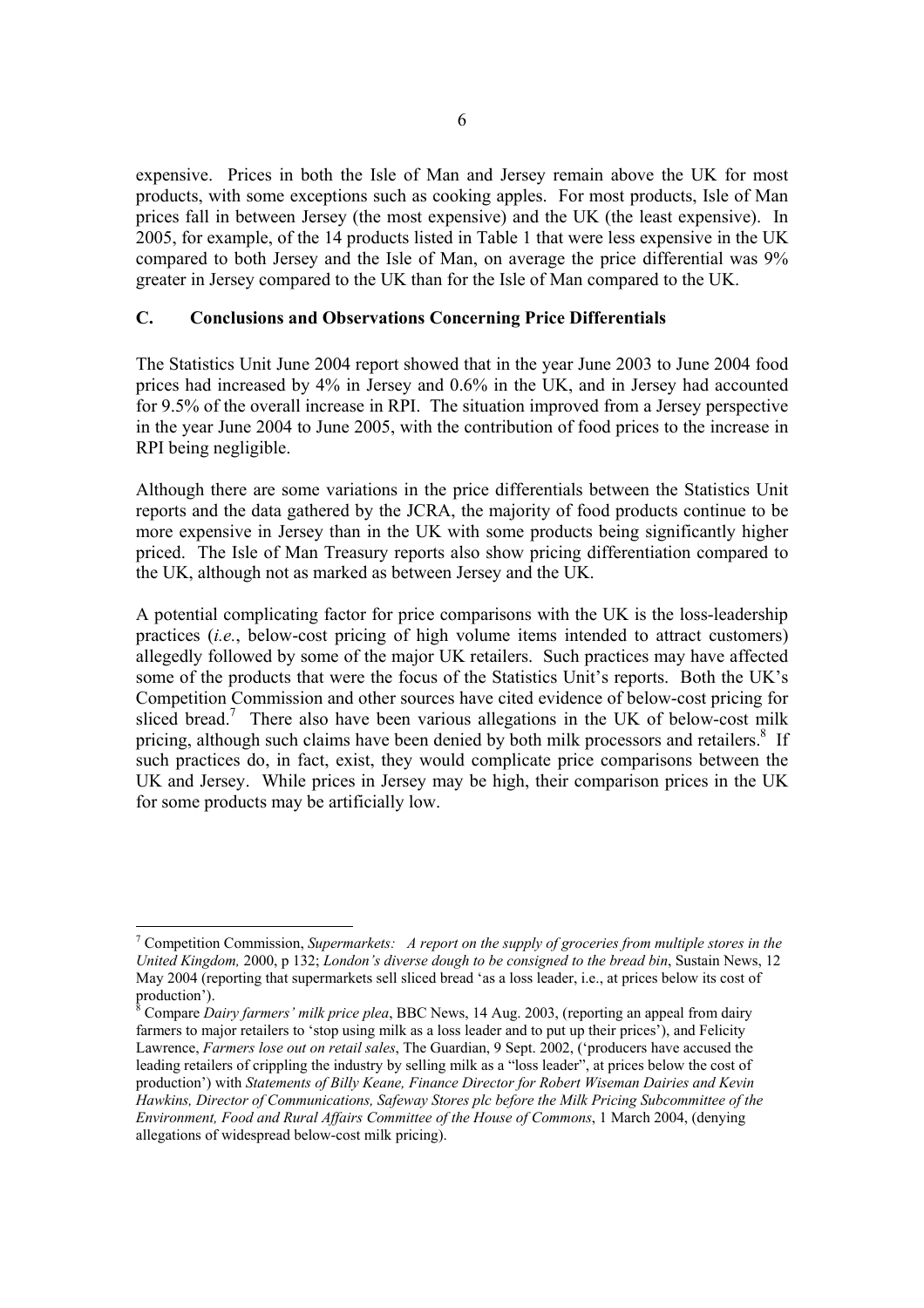### **III. Possible Reasons for Higher Food Prices in Jersey**

As detailed above, data presented by the Statistics Unit and the JCRA indicate that, in general, food is more expensive in Jersey than in the UK, and this remains so despite the recent improvement in Jersey's RPI. In this section we explore possible reasons for this difference. Our analysis concludes that (i) higher cost structures, (ii) inefficiencies and lack of scale economies, (iii) high concentration levels, and potentially (iv) consumer purchasing habits, all likely contribute to price differences.

# **A. High Cost Structure**

The evidence we examined indicates a higher cost structure for businesses operating in Jersey compared to the UK. Some of these costs were identified in Experian Property Consultancy's Assessment of Jersey's retail sector, although our examination suggests that at least one cost – labour – is significantly more expensive in Jersey than reported by Experian.<sup>9</sup> The major cost differentials are the following.

#### *Transport*

The EDC has recognized that transport costs are cited frequently as justification for Jersey/UK price differentials:

The rate of inflation, and the cost of living generally in the Island is also affected by the cost of transport to and from the Island; for example many island traders seek to justify the fact that their prices are not lower than prices in the United Kingdom, notwithstanding the absence of value added tax in Jersey, by reference to the high cost of sea transport. $1^{10}$ 

The simple fact that Jersey is an island, thus necessitating the import of a majority of food items by either sea or air transport, does suggest that increased transport costs can contribute to higher retail costs. The Experian study suggests distribution and logistics contribute to a cost differential between Jersey and the UK of less than  $10\%$ ,<sup>11</sup> and our own examination suggests that transport leads to increased costs of around 5-8%. The Chamber of Commerce cites anecdotal evidence of a higher cost differential (circa 15%), and notes that Jersey's harbour dues are high compared to UK ports.<sup>12</sup>

Reality, however, does not appear to be as straightforward. For example, Marks & Spencer in the Channel Islands adds 5% to the price of food items, allegedly because of higher transport costs. The Marks & Spencer store in the Isle of Man, however, does not

 9 Experian Property Consultancy, *Assessment of Jersey's Retail Sector* June 2005. The Chamber of Commerce expressed concerns about the recommendations of the Experian study in its own study entitled *A Commentary on the Experian Report "Assessment of Jersey's Retail Sector" submitted to the Jersey Chamber of Commerce by Professor Leigh Sparks* (Oct. 2005). The Chamber's *Commentary* is consistent with our conclusion that the costs of doing business in Jersey are high compared to the UK, and may be understated by Experian.

<sup>10</sup> States of Jersey, Economic Development Committee, *Future Air and Sea Transport Policy,* May 2005, p 7.

 $11$  Experian, p 114.

<sup>12</sup> *Commentary on the Experian Report*, p 23.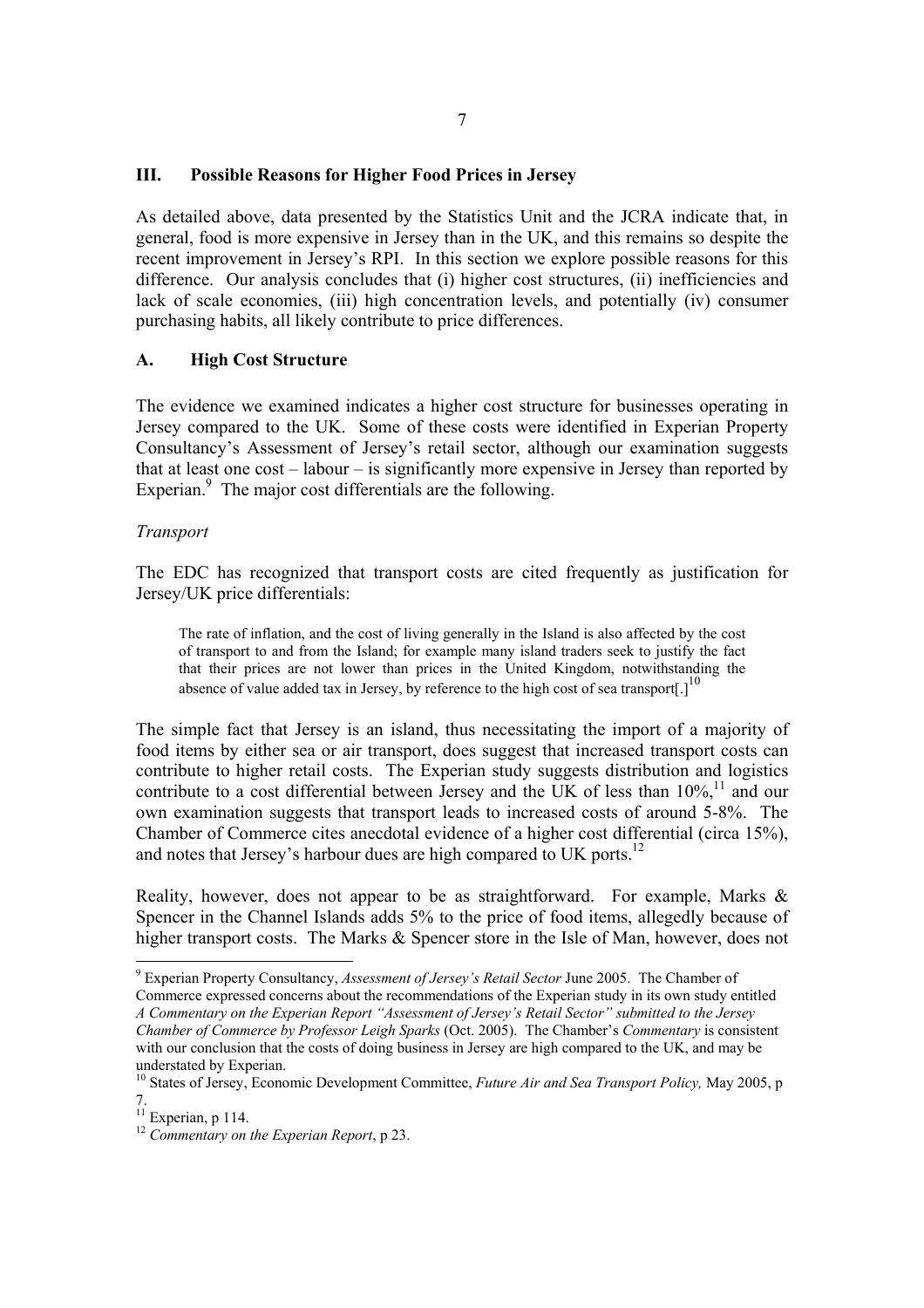follow the same practice and apparently charges UK prices for food. These different policies could arise from the Channel Islands' Marks & Spencer being independently operated under a franchise, while the Isle of Man store is company-owned and therefore follows the company's national pricing policy.

Both Experian and our own study further suggest that cost differentials because of transport are not uniform across all food products. The differences are probably higher for perishable items such as fresh produce, meats and frozen foods. Such products have a short shelf life (ten days or less) meaning that they must be transported more often, thereby multiplying increased transport costs. Additionally, increased transport costs likely have a greater proportional price effect on lower priced food items. Thus, increased transport costs likely have the greatest effect on retail prices for low-priced perishable items such as fresh vegetables, fruits and meats. The inflationary effect is therefore likely to be less for higher-priced items, especially those with longer shelf lives.

### *Labour*

In addition to transport, higher labour costs are an often cited justification for Jersey/UK price discrepancies. Tangible evidence of this may be seen in Jersey's new minimum wage being approximately 4.7% higher than the UK. Experian cites Statistics Unit data showing that average earnings in Jersey are about 10% higher than the UK, but goes on to conclude that Jersey labour costs may be on par with more affluent UK regions.

We have been informed anecdotally that the cost differential for labour in Jersey compared to the UK is much greater than Experian suggests, and could be as much as 30- 40%. For example, the weekly wages for a supermarket general assistant manager could be at least 35% higher than an equivalent position in the UK Midlands. Similarly, the Chamber of Commerce suggests that 'labour costs on Jersey are substantially higher than in the UK.<sup> $14$ </sup> According to the Chamber, a customer service assistant at the Channel Islands Co-op is 36% more expensive than an equivalent employee at a UK Co-op, and a warehouse fork lift driver is 59% more costly.<sup>15</sup> A Marks & Spencer customer assistant is 11% more expensive compared to an equivalent position in the UK, while Checkers reports overall staff rates are  $25{\text -}30\%$  higher than the UK.<sup>16</sup> The Chamber suggests that these differentials may be based in part on Jersey's scarcity of excess labour, which results in higher levels of overtime, wage premiums, and job title inflation.

# *Property*

The Experian study concludes that, although commercial rents are higher in Jersey compared to UK equivalents, this difference is offset, at least partially, by considerably lower property rates in Jersey.<sup>17</sup> Our findings are consistent, at least with respect to

<sup>&</sup>lt;sup>13</sup> Experian, p 112-13.

<sup>14</sup> Commentary on the Experian Report, p 23.<br><sup>15</sup> *Ibid.* <sup>16</sup> *Ibid.* <sup>17</sup> Experian, p 10.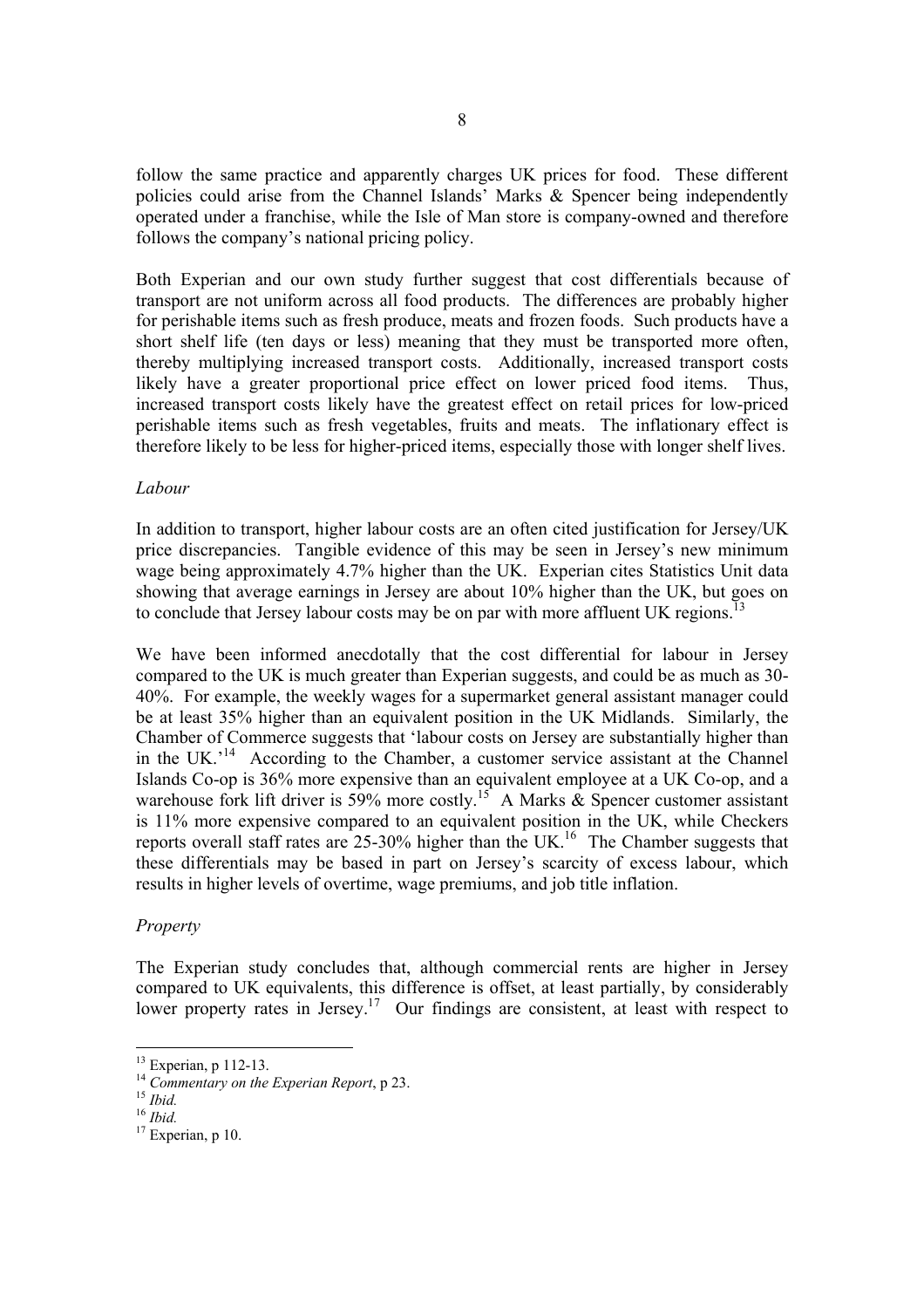commercial properties.<sup>18</sup> Thus, with respect to commercial property costs, we agree with Experian's conclusion that '[o]verall property costs . . . are unlikely to be radically out of line with the UK $^{19}$ 

### *Construction*

A 2002 States report concludes that construction costs in Jersey are 46% more expensive than the UK average.<sup>20</sup> Interestingly, however, the report also concludes that Isle of Man construction costs were also significantly higher than those in the UK, albeit around 8% lower than those in Jersey.

# *Other Costs*

We understand anecdotally that utility costs are higher in Jersey than in the UK, as are the costs of key agricultural inputs (explained more fully below).

In summary, increased costs of doing business in Jersey probably contribute to price differences with the UK, although the extent is difficult to quantify and not uniform across different products. Some of these increased costs may be offset by the 17.5% VAT difference between Jersey and the UK for some food products, assuming retailers pass this saving on to consumers. The effect that increased costs have on retail food prices can be multiplied across the value chain. For example, increased labour costs – by far the most expensive area we identified in comparison to the UK – can affect businesses at the production, distribution and retail levels, to the extent any of these are carried out in Jersey. Their inflationary effect on prices, therefore, is multiplied as each level of the value chain attempts to cover its own increased costs.

# **B. Inefficiency & Lack of Scale Economies**

In addition to facing higher costs generally, various levels of the food value chain in Jersey suffer from inefficiency and lack of scale of economies, compared to their UK equivalents. Such reduced efficiencies can increase cost generally.

#### *Farming Inefficiencies*

A February 2003 strategic review of Jersey's dairy industry produced by Donald McQueen (the McQueen Report) details structural inefficiencies in Jersey's dairy industry.<sup>21</sup> The comparative Jersey versus UK price for milk has received much The comparative Jersey versus UK price for milk has received much publicity, and was one of the items focussed on in the Statistics Unit's June 2004 Study. The McQueen Report attributes much of this price difference to structural inefficiencies that exist in Jersey's dairy industry. Concerning dairy farming, McQueen observes:

 $18$  As discussed on page 10, a different story emerges concerning rents for agricultural property.

 $19$  Experian, p 10.

<sup>20</sup> States of Jersey, *Committee of Inquiry into Building Costs: Final Report*, 10 Sept. 2002, p 4.<br><sup>21</sup> Donald McQueen, *The Dairy Industry in Jersey, A Strategic Review* (Feb. 2003).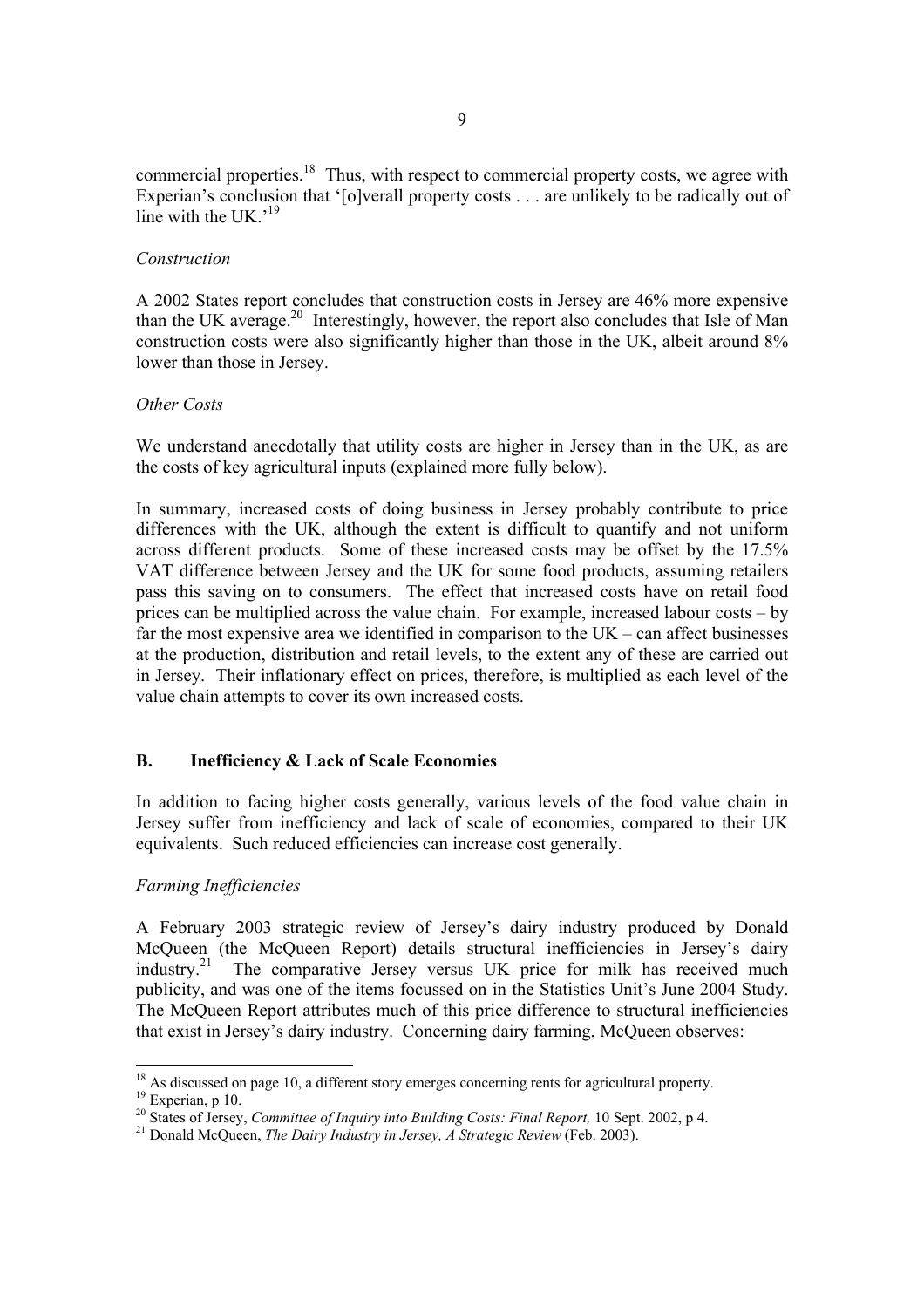Farming in Jersey is an expensive business relative to anywhere else in Western Europe. This is largely a function of being on an island, where most inputs have to be brought in by sea, and partly of the unusual characteristics of the Jersey economy in which competition for resources, most notably labour and land, drive up prices.<sup>2</sup>

As this quote indicates, the Report attributes higher farming costs in Jersey to higher costs for inputs (both domestic and imported), land and labour. Concerning costs of agricultural inputs, the McQueen Report lists 41 variable and fixed costs used for dairy farming. Out of these, 34 (83%) were more expensive than in the UK, with cost differentials averaging 40-50% higher in Jersey. For example, fertilizer was approximately 30% more costly in Jersey than in the UK, the cost for cereal seed was almost 62% higher, and maize seed was almost 23% more expensive. The cost for some inputs such as bedding straw exceeded UK equivalents by nearly  $150\%$ <sup>23</sup>

The cost of agricultural land is also more expensive in Jersey compared to the UK. Specifically, Jersey's land holding system results in dairy farmers working fragmented holdings with small average field sizes. This 'adds directly to operational costs because of "dead" time moving machinery and stock between fields, and discourages investment in machinery, the effective use of which is restricted by such non-productive movements.<sup>24</sup> Moreover, Jersey's agricultural leaseholds tend to be short term and held by multiple landlords. Such factors have contributed to agricultural rents in Jersey traditionally being as much as six times their equivalents in England.<sup>25</sup>

A consequence of fragmented land holdings is high demand in Jersey for contracting labour services. The costs for such services are very high compared to in the UK. For example, the McQueen Report states that grass silage is over 300% more costly, per bale, in Jersey compared to published prices in the UK. Combine harvesting is over 200% more expensive per hectare in Jersey, while grass mowing per hectare is over 300% more costly.<sup>26</sup> Thus, in Jersey average dairy farm contracting costs per litre of milk exceed 2 pence, while in the UK they are less than  $0.5$  pence.<sup>2</sup>

These higher costs result in Jersey dairy farmers requiring much more money per litre of production to support their costs. For the past year, the JMMB has paid farmers around 33 pence per litre of milk. The equivalent figure for UK farmers is around 20 pence per litre. Even with this comparatively generous amount, we understand that many of Jersey's dairy farmers still are struggling to meet costs.<sup>28</sup>

 $^{22}$  Ibid., p 21.

<sup>&</sup>lt;sup>23</sup> *Ibid.*, p 24.<br><sup>24</sup> *Ibid.*, p 23.<br><sup>25</sup> *Ibid.*, p 25A. The McQueen Report indicates that, at the time of its publication, Jersey's agricultural rents may have been decreasing slightly, and we understand that the price differential for agricultural land in Jersey compared to the UK may not be as dramatic today. We further understand, however, that the price for agricultural land in Jersey still is comparatively high.<br><sup>26</sup> *Ibid.*, p 23.<br><sup>27</sup> *Ibid.*, p 24.

<sup>&</sup>lt;sup>28</sup> UK farmers also have complained that current milk prices are not sustainable. However, UK farmers claim that a price of around 22 pence per litre is needed to make dairy farming worthwhile. See *Dairy*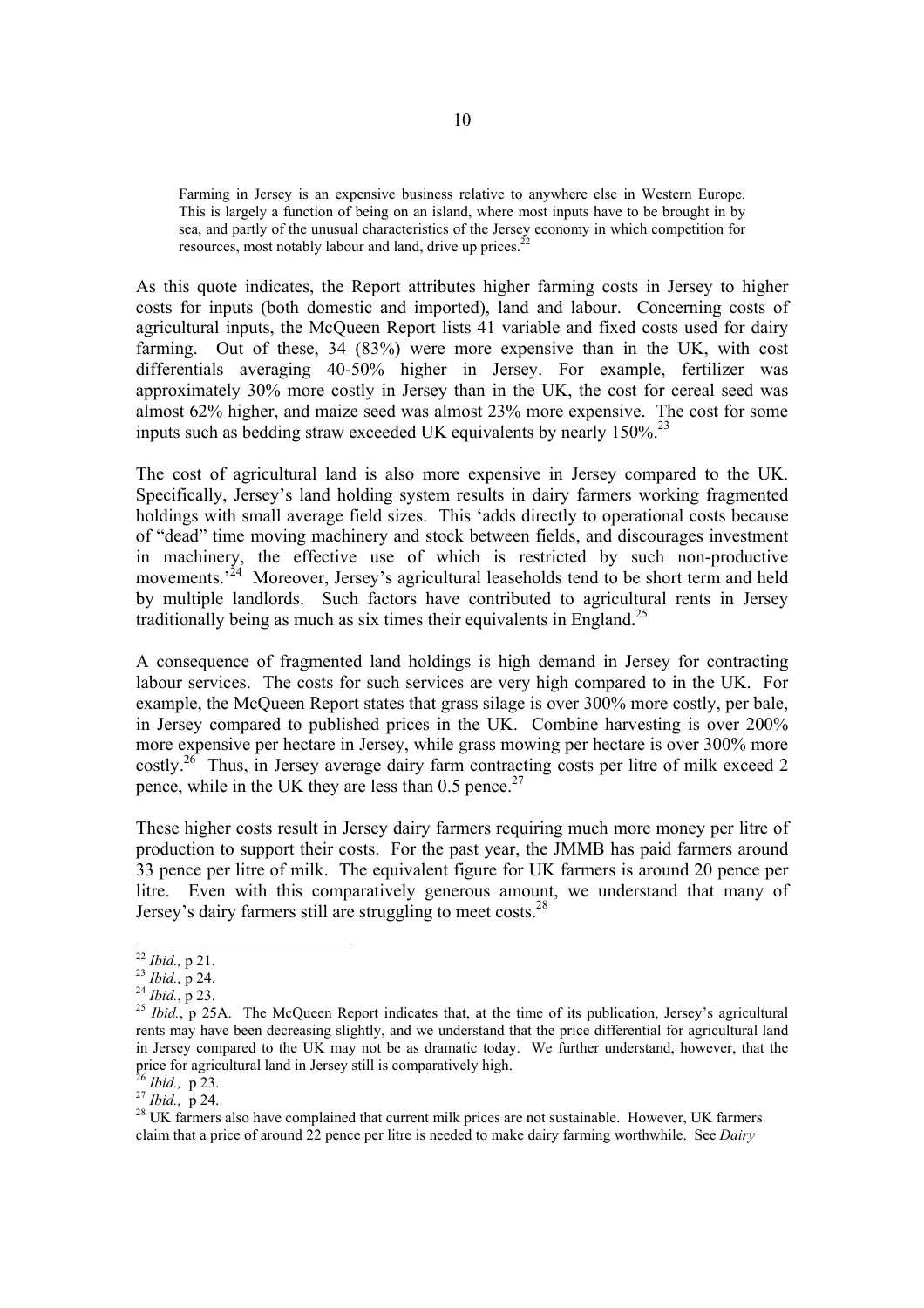While the McQueen Report solely examines milk production, many of its conclusions appear indicative for farming in Jersey generally. Many of the increased input costs the Report identifies, such as fertilizer, seeds, machinery maintenance and engine oil, are required by virtually all farmers. The high costs for agricultural land and contract labour also appear to be applicable to the farming industry generally. Longer waits for scarce contracting services can result in fields being foraged past their prime, thereby reducing yields in addition to increasing costs. The McQueen Report observes that high land costs have resulted in certain forms of agriculture, such as commercial cereal production, not being economically viable in Jersey. The Rural Economy Strategy for Jersey similarly concludes that domestic commercial production of commodity crops probably is not viable, and observes that Jersey's tomato and pepper farmers 'struggle to compete on a commodity basis because of high fuel, shipping and labour costs.'29

#### *Production Inefficiencies*

Jersey also suffers from inefficiencies and lack of scale economies in domestic food production. Our research focused primarily on the Jersey Milk Marketing Board (JMMB) and its dairy at Five Oaks. Five Oaks is the only dairy in Jersey and processes the Island's entire annual milk intake of 14.5 million litres. It is a 40 year-old facility spread among six different buildings. Its electricity supply is separated from the production facilities across a road. It operates at well below full capacity. Five Oaks' costs per litre for producing liquid milk are relatively high compared to similar size dairies in the UK, and do not even approach the efficiencies gained at larger UK dairies, which literally dwarf Five Oaks in scale. For example, while Five Oaks has an annual milk intake of 14.5 million litres, a new dairy being constructed by Robert Wiseman in Southwest England will have an initial capacity of 200 million litres per annum, expandable to 300 million litres.<sup>30</sup>

We understand that efficiencies at Five Oaks have improved, and that this has contributed to modestly reduced milk prices in Jersey.<sup>31</sup> Efficiencies are expected to improve further with the planned move to a new dairy at Howard Davis Farm in Trinity. The Trinity dairy could result in substantially increased production efficiencies and reduced overhead costs. We understand that JMMB hopes such efficiencies and cost savings could translate into both further reduced retail milk prices and higher returns for dairy farmers.

We understand that similar production inefficiencies may exist in other industries. Bread production, for example, is extremely small-scale in Jersey compared to the UK. Jersey currently only has one industrial bakery, C.I. Bakers, which we understand operates at

*farmers' milk price plea*, BBC News, 14 Aug. 2003. This allegedly sustainable UK price point still is well below the current amount farmers receive in Jersey.

<sup>29</sup> States of Jersey, Economic Development Committee, *Growing the Rural Economy,* June 2005, p. 20; see also *ibid.,* p 14 ('Primary production of commodity crops is unlikely to succeed in Jersey because of the economies of scale and lower cost base of their competitors[.]').<br><sup>30</sup> Robert Wiseman Dairies, *Annual Report and Financial Statements 2005*.

<sup>&</sup>lt;sup>31</sup> The 2005 Statistics Unit report noted that during the 2004-05 period retail milk prices in Jersey decreased by 2.2%.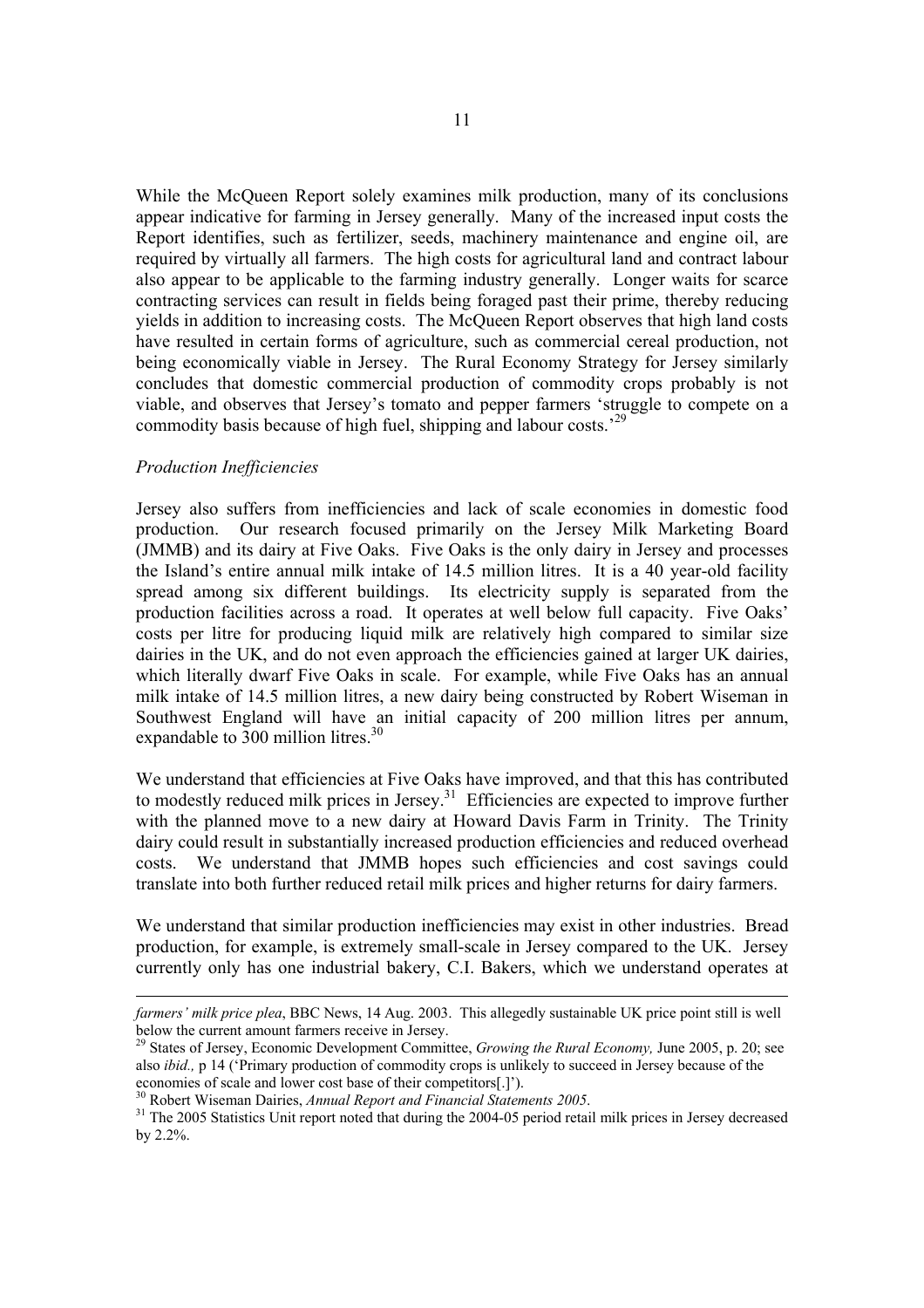below full production capacity. There are at least five other smaller independent and craft bakeries, but these are labour-intensive and smaller scale compared to an industrial bakery. Jersey's lack of domestically produced commercial commodity crops results in bread producers being dependent on imported raw materials, such as wheat,  $32$  and Jersey also lacks a flour milling facility.

#### *Structural Distribution Inefficiencies*

Our examination of the food industry in general, and milk production in particular, has also seen evidence of structural distribution inefficiencies. The JMMB is the sole milk processor in Jersey by statute.<sup>33</sup> It also enjoys a protected domestic market because of the licensing restrictions imposed by Jersey law on liquid milk imports.<sup>34</sup> The McQueen Report found evidence that JMMB may have followed pricing arrangements 'symptomatic of [its] market dominance.<sup>35</sup> Specifically, JMMB sold its milk in Jersey at a declared retail price per litre with discounts given to different classes of retailers. JMMB also made press announcements on increases in milk prices. The McQueen Report concluded that such practices were analogous to resale price maintenance.<sup>36</sup>

We understand that JMMB still prices its milk on a per litre basis with discounts from the retail price provided to different classes of retailers, although it may have changed its practices with respect to price change announcements. This is an area that the JCRA could analyze in greater detail once Part 2 of the Law takes full effect on 1 November 2005, if it continues to be an issue after that date.

#### *Retail Inefficiencies*

Another feature of the value chain that merits discussion is the small scale of the Jersey retail sector, in particular food retailers, compared to their UK equivalents. As Experian stated in its assessment of Jersey's retail sector:

Figures from the States' of Jersey Statistics Unit show that there are significant price differentials on fresh food convenience products between Jersey and the UK. We believe this is primarily a function of the structure of the respective markets, with the major multiples in the UK more readily able to translate their superior buying power and economics of scale into lower prices.37

As a practical matter, the two largest food retailers in the Channel Islands, C.I. Traders and the Co-op, are very small compared to the major UK food retailers. In terms of number of stores and turnover, there is little comparison.

<sup>&</sup>lt;sup>32</sup> *Rural Economy*, p 23 ('It is estimated the local consumer is purchasing between 8,000 to 10,000 loaves of bread per day with none of the wheat these loaves contain being produced in Jersey.').

<sup>&</sup>lt;sup>33</sup> See Agricultural Marketing (Jersey) Law 1953.

<sup>&</sup>lt;sup>34</sup> See Import and Export (Control) (Jersey) Law 1946.

 $\frac{35}{36}$  McQueen, p 67.<br> $\frac{36}{1}$ *hid*.

<sup>&</sup>lt;sup>37</sup> Experian, p 9.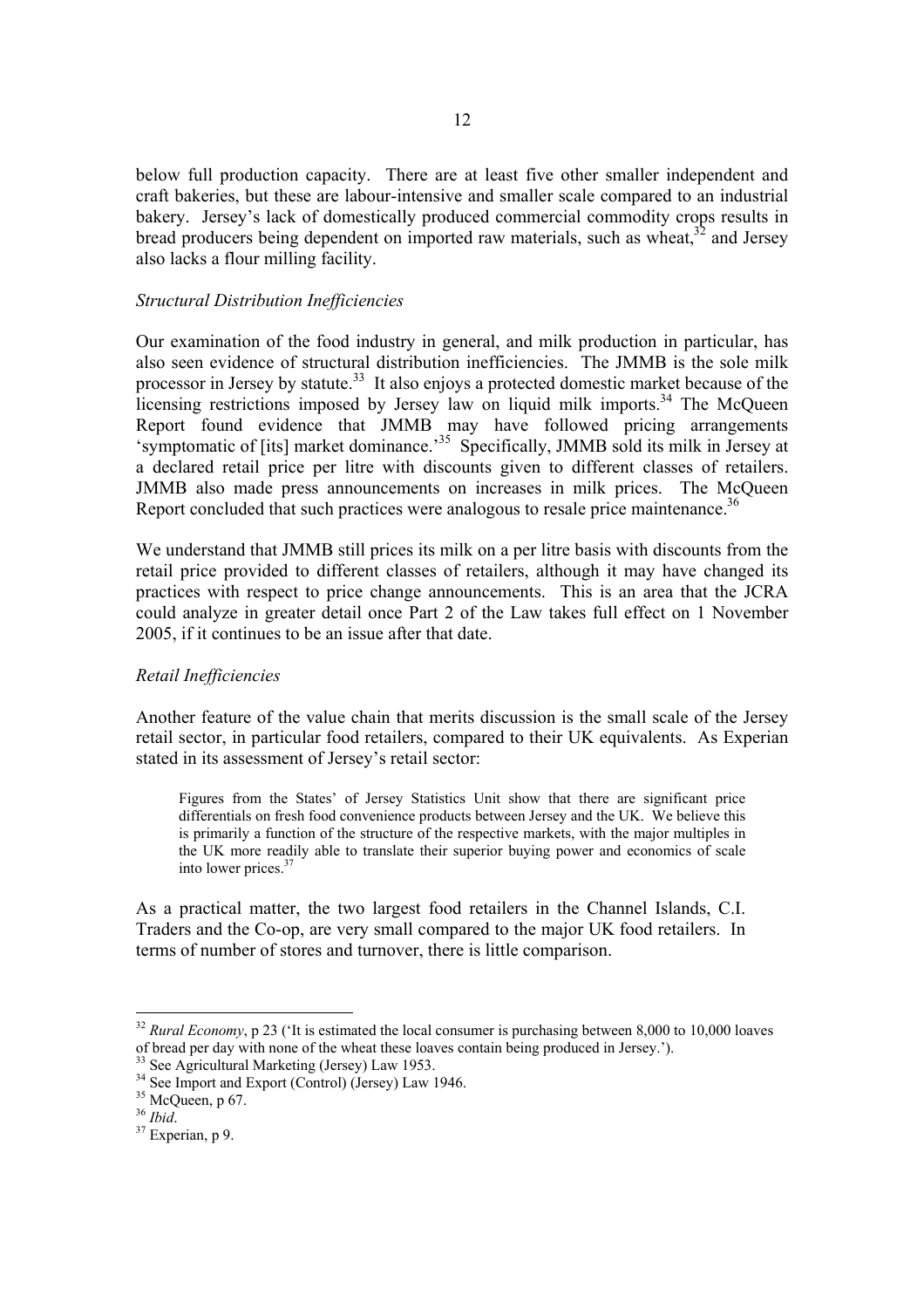| <b>Retailer</b>                                         | Approx. Annual<br><b>Retail Turnover</b> | Approx. Number<br>of Stores |  |  |
|---------------------------------------------------------|------------------------------------------|-----------------------------|--|--|
| Tesco                                                   | £29 billion                              | 1,780                       |  |  |
| Sainsbury                                               | £16 billion                              | 727                         |  |  |
| Asda                                                    | £14 billion                              | 265                         |  |  |
| Wm.<br>Morrison                                         | £12 billion                              | 498                         |  |  |
| C.I. Traders                                            | £156 million                             | 40                          |  |  |
| $C.I. Co-op$                                            | $£80$ million                            | 15                          |  |  |
| Source: Company Websites and Most Recent Annual Reports |                                          |                             |  |  |

**Table 2: Comparison of Jersey & UK Food Retailers** 

Having a larger number of stores and much higher levels of turnover, the UK majors are capable of obtaining economies of scale that probably are not possible for Jersey retailers. In its 2000 report on the UK supermarkets, the Competition Commission identified three potential economies of scale, namely: (i) spreading fixed costs over a larger sales volume, (ii) using more efficient distribution, and (iii) purchasing in larger quantities from suppliers.<sup>38</sup> While this report suggests that large suppliers enjoy no significant efficiencies with respect to distribution or overhead compared to their smaller rivals, it did find that large buyers were capable of achieving lower prices for branded goods from their suppliers. Overall, at least for branded goods, this study found a significant relationship between supplier margins and sales quantities.<sup>39</sup> Thus, large purchasers such as those listed above 'for the most part [are] able to control their relationships with suppliers to their own advantage, whilst the smaller multiples are not able to do so to anywhere near the same extent.'

We understand that both Co-op and C.I. Traders belong to purchasing cooperatives in the UK, which can create a degree of collective buying power among smaller retailers.<sup>41</sup> We further understand, however, that the advantages gained by such cooperatives do not approach the efficiencies enjoyed by the major UK retailers.

Being capable of achieving lower prices from suppliers does not, of course, automatically translate into lower retail prices. Furthermore, the Isle of Man comparison suggests that even if a major UK retailer were to enter Jersey, the Jersey consumer still might not

<sup>38</sup> Competition Commission, *Supermarkets: A report on the supply of groceries from multiple stores in the United Kingdom, 2000, p 224.*<br><sup>39</sup> *Ibid, p 249.*<br><sup>40</sup> Office of Fair Trading, *Proposed acquisition by WM Morrison Supermarkets PLC of Safeway plc, 13* 

March 2003.

<sup>&</sup>lt;sup>41</sup> The Chamber of Commerce states that Checkers is supplied by Nisa, Waitrose, and Iceland, while the C.I. Co-op is supplied through CRTG, the central Co-op purchasing organization. *Commentary on the Experian Report*, p 20.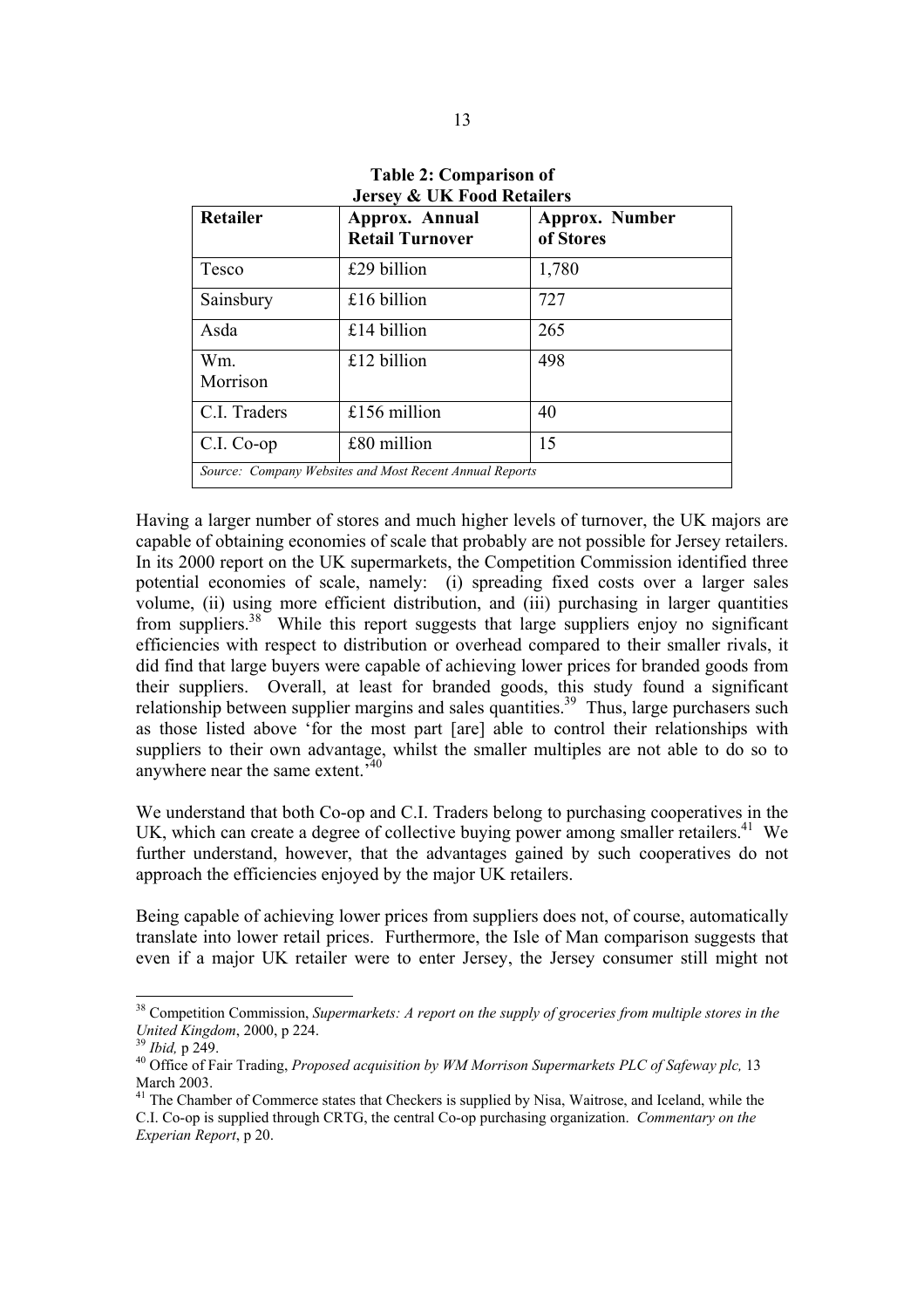benefit from efficiencies and scale economies on par with the UK. Although Tesco has a superstore in the Isle of Man, we understand that this store does not follow regular superstore pricing, but follows the pricing format of Tesco's 'Metro' stores located in urban areas in the UK. Tesco applies a 3-4% price premium on some lines stocked in its Metro stores.<sup>42</sup> Thus, even with the presence of a Tesco superstore, Manx consumers still do not enjoy the benefits of full superstore pricing. The fact that Isle of Man pricing tends to be lower than Jersey, if still higher than the UK, however, suggests that some benefit is derived.

# **C. High Levels of Concentration**

In addition to suffering inefficiencies or lack of scale economies, several levels of the Jersey food value chain are highly concentrated. As noted above, there is only one milk processor, JMMB, and only one domestic industrial bread producer, C.I. Bakers. Only two companies provide ocean freight from the UK, Condor Logistics and Huelin Renouf. Before April 2005, there were only three operators of supermarkets in Jersey, and with C.I. Traders' acquisition of Safeway, this has been reduced to two.<sup>43</sup>

The existence of duopolies and monopolies does not, in and of itself, violate competition law. However, there has been a general recognition internationally that the risk of anticompetitive effects increases as markets become highly concentrated. Because of this risk, merger control authorities often have prohibited transactions resulting in a three-totwo market consolidation. The competitive dangers of such situations arise from the ability of the remaining competitors to coordinate their activities, either overtly or tacitly, thereby reducing competition. As stated by the European Commission:

A merger in a concentrated market may significantly impede effective competition . . . because it increases the likelihood that firms are able to coordinate their behaviour . . . and raise prices, even without entering into an agreement or resorting to a concerted practice within the meaning of Article 81[.] A merger may also make coordination easier, more stable or more effective . . . either by making the coordination more robust or by permitting firms to coordinate on even higher prices.<sup>44</sup>

The UK's Competition Commission concluded that consumer choice in food retailing is adequately safeguarded when three or more supermarkets compete in a particular locality.<sup>45</sup> Thus, the UK Office of Fair Trading has stated that 'where a merger is expected to result in the merged entity facing less than two independent one-stop grocery fascias in a given area, then it may be expected to lessen competition substantially.'46

 42 Competition Commission, *Summary of the Hearing Held with Tesco plc Concerning the Sumerfield plc/Wm Morrison Supermarkets plc Inquiry, 2005, p 1.* All *neu with Lesco pic Concerning the Sumerfield*<br><sup>43</sup> While C.I. Traders has stated publicly its intentions for Safeway to continue to operate independently,

under competition law '[w]here a parent has a majority shareholding, the presumption will be that it

controls the subsidiary's affairs.' Richard Whish, *Competition Law*, 5<sup>th</sup> ed., 2003, p 88.<br><sup>44</sup> European Commission, *Guidelines on the assessment of horizontal mergers under the Council Regulation on the control of conc* 

<sup>&</sup>lt;sup>45</sup> See Competition Commission, *Supermarkets: A report on the supply of groceries from multiple stores in the United Kingdom, 2000, p 26.* 

<sup>&</sup>lt;sup>46</sup> Office of Fair Trading, *Proposed acquisition by WM Morrison Supermarkets PLC of Safeway plc.*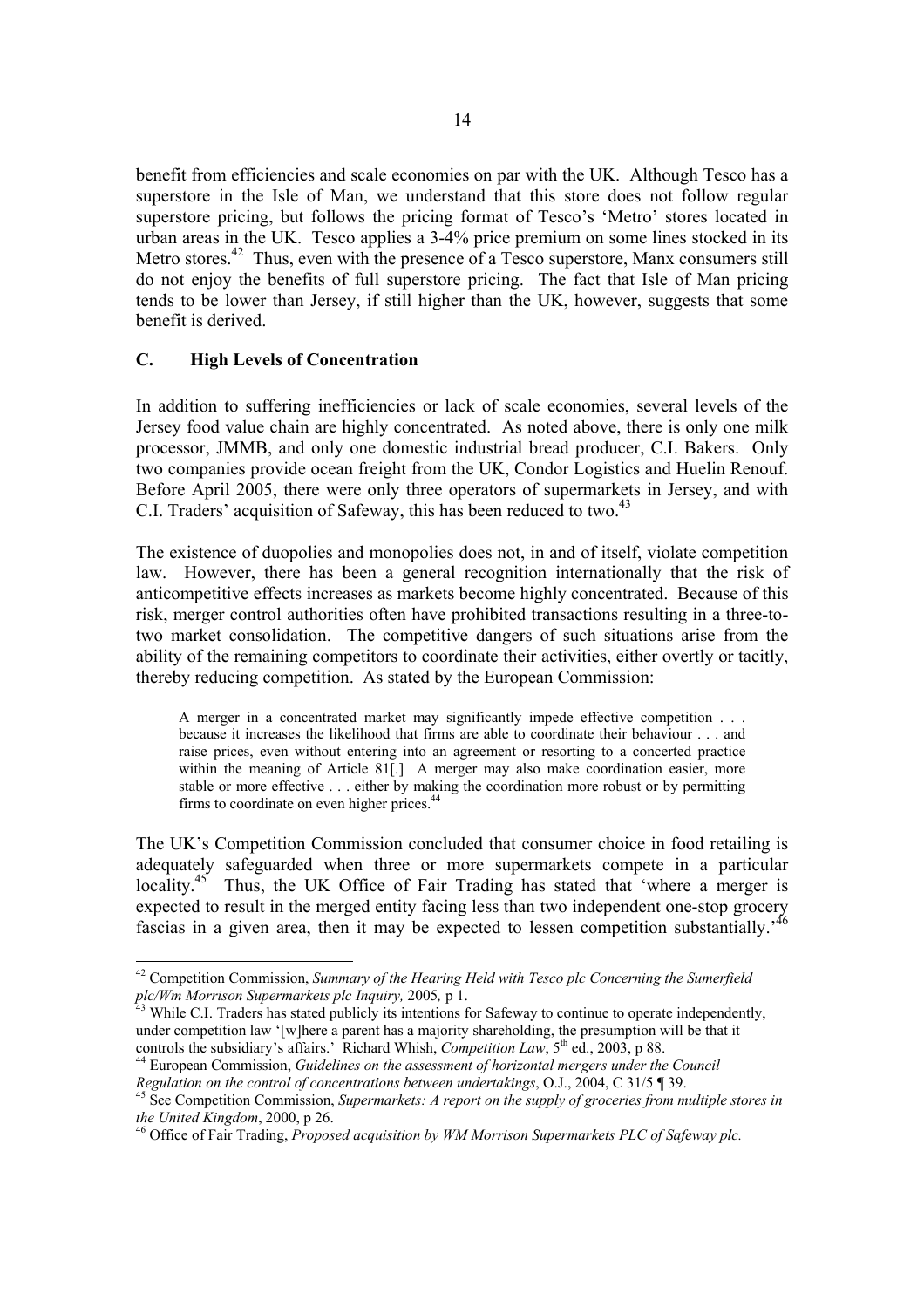The Australian Competition and Consumer Commission has reached an even stronger conclusion, stating that '[a] reduction from three large firms to two makes the emergence of cooperative behaviour almost inevitable even if the firms do not consciously seek to cooperate,' particularly in the absence of strong international competition and high barriers to new entry.<sup>47</sup> Other leading jurisdictions have reached similar conclusions.<sup>48</sup>

Again, comparison to the Isle of Man may be instructive. The retail food sector in the Isle of Man is less concentrated than in Jersey, traditionally having four supermarket operators (Manx Co-operative, Safeway, Tesco and Shoprite) and today having three, as a result of Shoprite's recent acquisition of the local Safeway. In contrast, Jersey traditionally has had three supermarket operators, and now has only two. The Isle of Man's reduced level of retail concentration may be a contributing factor to it having lower food prices generally than Jersey.

Whether coordination exists among competitors in various markets in Jersey, and whether such coordination could constitute competition law violations, are questions that the JCRA can analyze once Part 2 of the Law takes full effect on 1 November 2005, if there is a reasonable cause to suspect an infringement of the Law. We only observe in this study that markets in Jersey at various stages of the food value chain do appear to be highly concentrated, and international practice teaches that such high levels of concentration can result in less competition and higher prices, even in the absence of competition law violation.

# **D. Consumer Purchasing Habits**

We were told anecdotally that different consumer purchasing habits in Jersey compared to the UK also may contribute to food price differentials. For example, Jersey consumers may have more 'continental' tastes compared to their UK counterparts, have higher incomes, and are more likely to eat at restaurants more frequently. A Jersey consumer thus is more likely to have a more sophisticated (and more expensive) palate compared to the average UK consumer. The Chamber of Commerce suggests that Jersey's demographic profile 'is very distinct and its consumption patterns are likely to reflect this distinctiveness.<sup>49</sup> Our analysis did not find data to confirm such effects or quantify their potential influence on food prices. We note, however, that while such differences in consumer purchasing habits may exist, these could have an inflationary effect on *some* retail food prices. We say 'some' because the price for certain, basic items, like milk, presumably would not be affected by the relative sophistication of the consumers' tastes.

 47 Australian Competition and Consumer Commission, *Application for Authorization:* 

*Wattyl/Courtaulds/Taubmans/Pinchin Johnson,* 17 May 1996, p 65.<br><sup>48</sup> In the United States, the reduction in the number of competitors to two, in the absence of entry from new competitors, threatens the creation 'of a durable duopoly [that] affords both the opportunity and incentive for both firms to coordinate to increase prices.' *FTC v. H.J. Heinz Co.*, 246 F.3d 708 (D.C. Cir. 2001). The New Zealand Commerce Commission has concluded that '[t]he reduction of three to two players is considered likely to materially increase the potential for coordinated market power, and substantially lessen competition' in finding a proposed supermarket merger anticompetitive. New Zealand Commerce Commission, *Decision No. 448: Progressive Enterprises Limited/Woolworths (NZ) Limited*, 14 Dec. 2001. 49 *Commentary on the Experian Report*, p 8.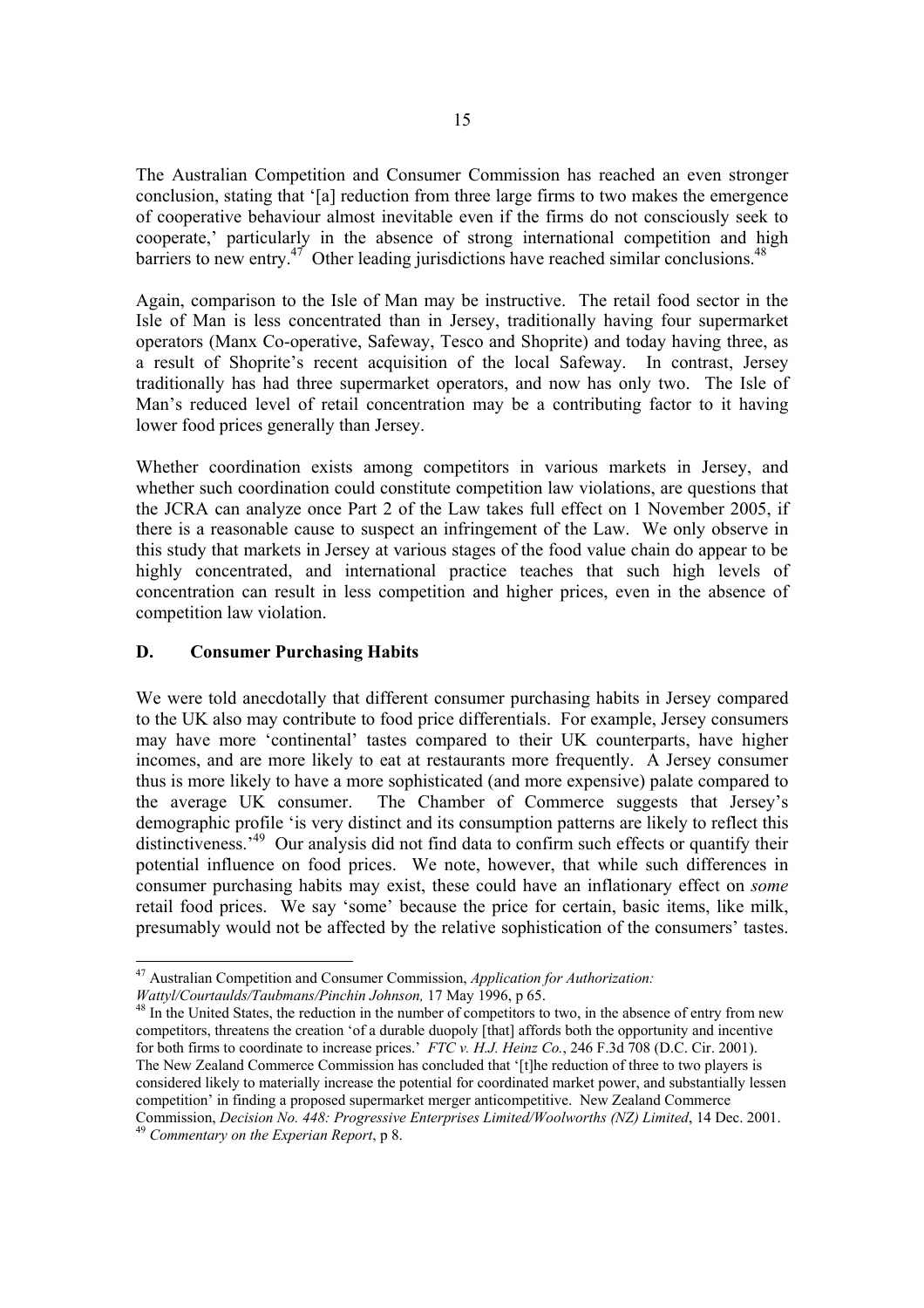We understand that the Statistics Unit will be examining consumer purchasing habits in Jersey, and at its findings may shed more light in this area.

# **IV. CONCLUSIONS & POTENTIAL AREAS OF FURTHER ENQUIRY**

Food prices do appear to be more expensive in Jersey than in the UK, although lossleading practices with respect to certain key products, such as bread and milk, may complicate comparisons. The factors contributing to price differentials are most likely multi-faceted and varied. As suggested above some, but certainly not all, of these factors may raise competition policy implications and potentially be subject to further JCRA enquiry, once the Law comes into full force. These include possible coordination in concentrated industries, resale price maintenance, and possibly reasons why the costs of certain inputs appear excessively high compared to the UK. The JCRA may also have the ability to examine whether any inefficiencies exist in relation to Jersey's harbour, and the contributing effect any such inefficiencies may have on increased transport costs, should it be given a regulatory role in this area as the EDC has suggested.<sup>50</sup>

Other factors contributing to higher Jersey food prices, however, such as those arising from Jersey's small scale compared to the UK, are likely to be endemic of a small island economy and not remediable through the competition law. While competition law may be directed against cartels and abuses of dominance, it is not designed to tackle inefficiencies or high prices in themselves. Still other factors in Jersey may have the effect of limiting competition. For example, we note that Tesco has decided to compete in the Isle of Man but not Jersey, although the former is a less wealthy jurisdiction with a more widely dispersed population. The potential interest of the major French supermarket retailer Carrefour in opening a Jersey store also has subsided.<sup>51</sup> The JCRA and/or EDC may want to consider whether current States requirements or policy may create or significantly contribute to large businesses such as these opting not to enter the Jersey market.

<sup>50</sup> States of Jersey, Economic Development Committee, *Future Air and Sea Transport Policy,* May 2005, p 12.

<sup>51</sup> *Supermarket delays Jersey plans*, BBC News, 21 June 2005.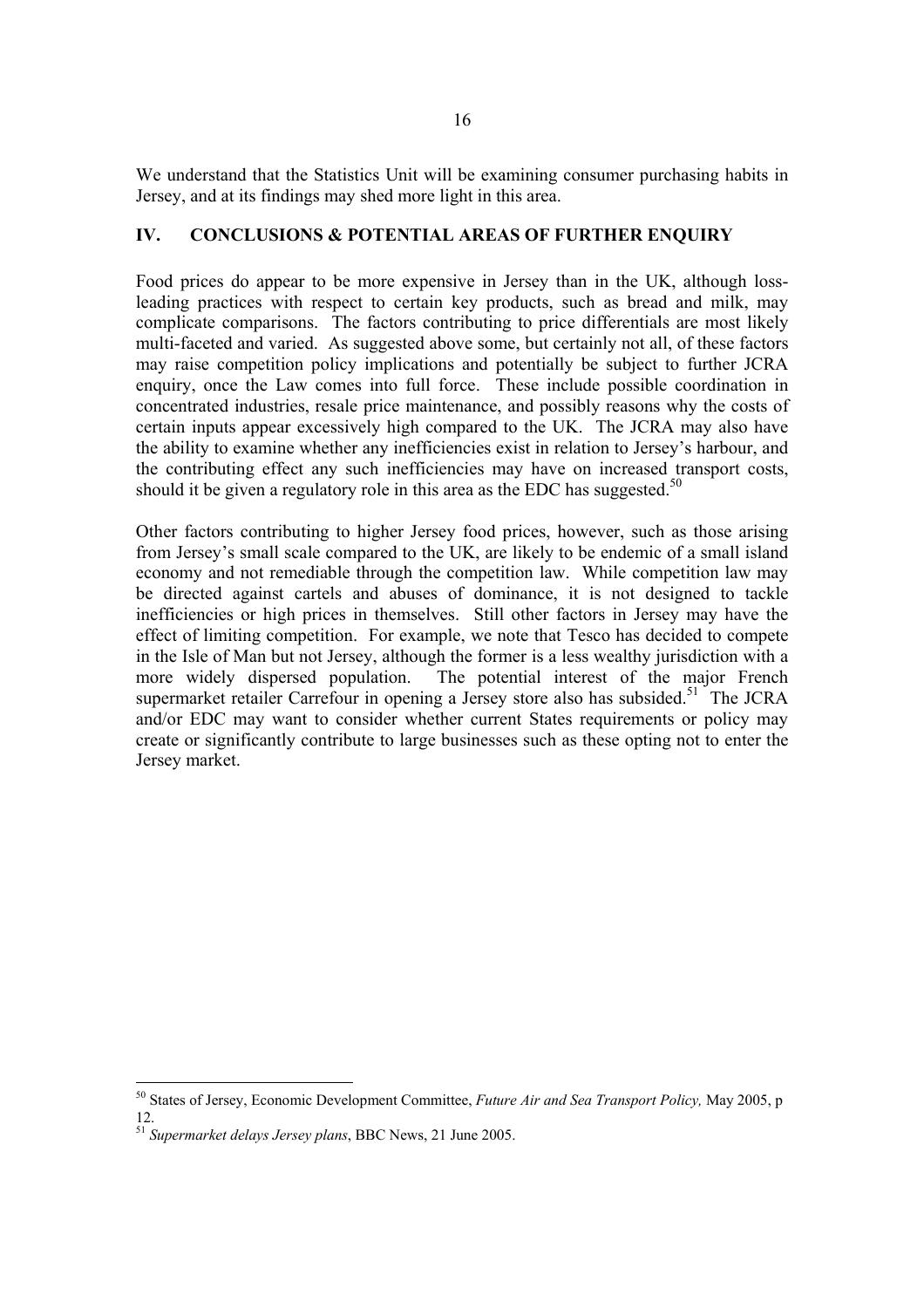# **Appendix 1**

| <b>Product</b>                                 | <b>Size</b>      | March          | April          | May            | June           |
|------------------------------------------------|------------------|----------------|----------------|----------------|----------------|
|                                                | 4x               |                |                |                |                |
| Carling Lager, Cans                            | 500ml            | 5              | $\overline{2}$ | $-10$          | -9             |
| John Smith's Extra Smooth Bitter,              | 4x               |                |                |                |                |
| Cans                                           | 440ml            | $-1$           | 22             | $-24$          | $-2$           |
| Nescafe Gold Blend Coffee                      | 200 <sub>g</sub> | 11             | $-15$          | 13             |                |
| Nescafe Gold Blend Coffee                      | 300 <sub>g</sub> | 12             | 18             | 16             | 6              |
| Tetley Tea Bags, Softpack 160's                | 500g             | 23             | 47             | 11             | 18             |
| Jacob's Cream Crackers                         | 300 <sub>g</sub> | $\overline{2}$ | 21             | 27             | 39             |
| McVitie's Rich Tea Biscuits                    | 300 <sub>g</sub> | 20             | 23             | 20             | 20             |
| Alpen - Original Muesli                        | 750g             | $\overline{7}$ | 15             | 13             | 13             |
| Kellogg's Cornflakes                           | 250g             | $\overline{2}$ | 0              | $\overline{7}$ | $-2$           |
| Kellogg's Rice Krispies                        | 450g             | 10             | 11             | 11             | 11             |
| Cathedral City Cheddar, Mature<br>Grated       | 200 <sub>g</sub> | 28             | 24             | 8              |                |
| Cathedral City Cheddar, Mature                 |                  |                |                |                |                |
| sliced                                         | 200 <sub>g</sub> | 16             | 48             |                |                |
| Cadbury's Dairy Milk Chocolate                 | 200 <sub>g</sub> | $\mathbf{0}$   | $\overline{2}$ | 0              | 5              |
| Mars Bar                                       | 62.5             | $-12$          | -9             | 9              | -9             |
| Mars Bar                                       | 85q              | $-15$          | $-16$          | 13             | $-13$          |
| Bisto Gravy Granules No flavour                | 170gm            | -8             | 21             | 16             | 25             |
| Oxo Stock Cubes, Beef x12                      | 71g              | 14             | 14             | 14             | 14             |
| Uncle Bens Sweet & Sour Sauce                  | 350g             | 17             | 17             |                |                |
| Walkers Crisps, Ready Salted                   | 34.5g            | $\overline{7}$ | $\overline{7}$ | $\overline{7}$ | $\overline{7}$ |
| Anchor New Zealand Butter,                     |                  |                |                |                |                |
| Original                                       | 250g             | $\overline{7}$ | 14             | 14             | 14             |
| Flora Margarine - Standard                     | 500 <sub>q</sub> | 8              | 13             | 13             | 13             |
| Birds Eye chicken Burgers 4 pack,              |                  |                |                |                |                |
| 1/4 pounders                                   | 227g             | 7              | 15             | 33             | 39             |
| Birds Eye Fish Fingers 10s                     | 300 <sub>g</sub> | 35             | 28             | 35             | 44             |
| Birds Eye Fish Fingers 16s                     | 480g             | 45             | 45             | 49             |                |
| McCain Oven Chips, Straight Cut                | 907g             | 11             | 9              | 30             | 34             |
| Rice - Uncle Bens Boil in Bag -<br>Long Grain  | 250g             | $-1$           | $-22$          | $-4$           | -4             |
| Rice - Uncle Bens Boil in Bag -<br>Long Grain  | 500g             | 7              | 17             | 6              | 13             |
| Heinz Salad Cream, Non<br>Squeezable Bottle    | 285g             | 14             | 14             | 14             | $\overline{c}$ |
| Heinz Salad Cream, Squeezable<br><b>Bottle</b> | 425g             | 13             | 0              | 14             | 14             |
| Heinz Tomato Ketchup top down                  |                  |                |                |                |                |
| plastic                                        | 570g             | $\mathbf 0$    | 12             | 3              | 3              |
| HP Brown Sauce squeezable                      | 425g             | 10             | 10             | $\overline{7}$ | 9              |
| Coca Cola (Regular) Can                        | 330ml            | 15             | 15             | 13             | 13             |
| Highland Spring Still Mineral Water,           |                  |                |                |                |                |
| Natural (still)                                | $1.5$ ltr        | 11             | 11             | 11             | 7              |

**% Jersey Average More Expensive/Cheaper than UK Average - Supermarkets**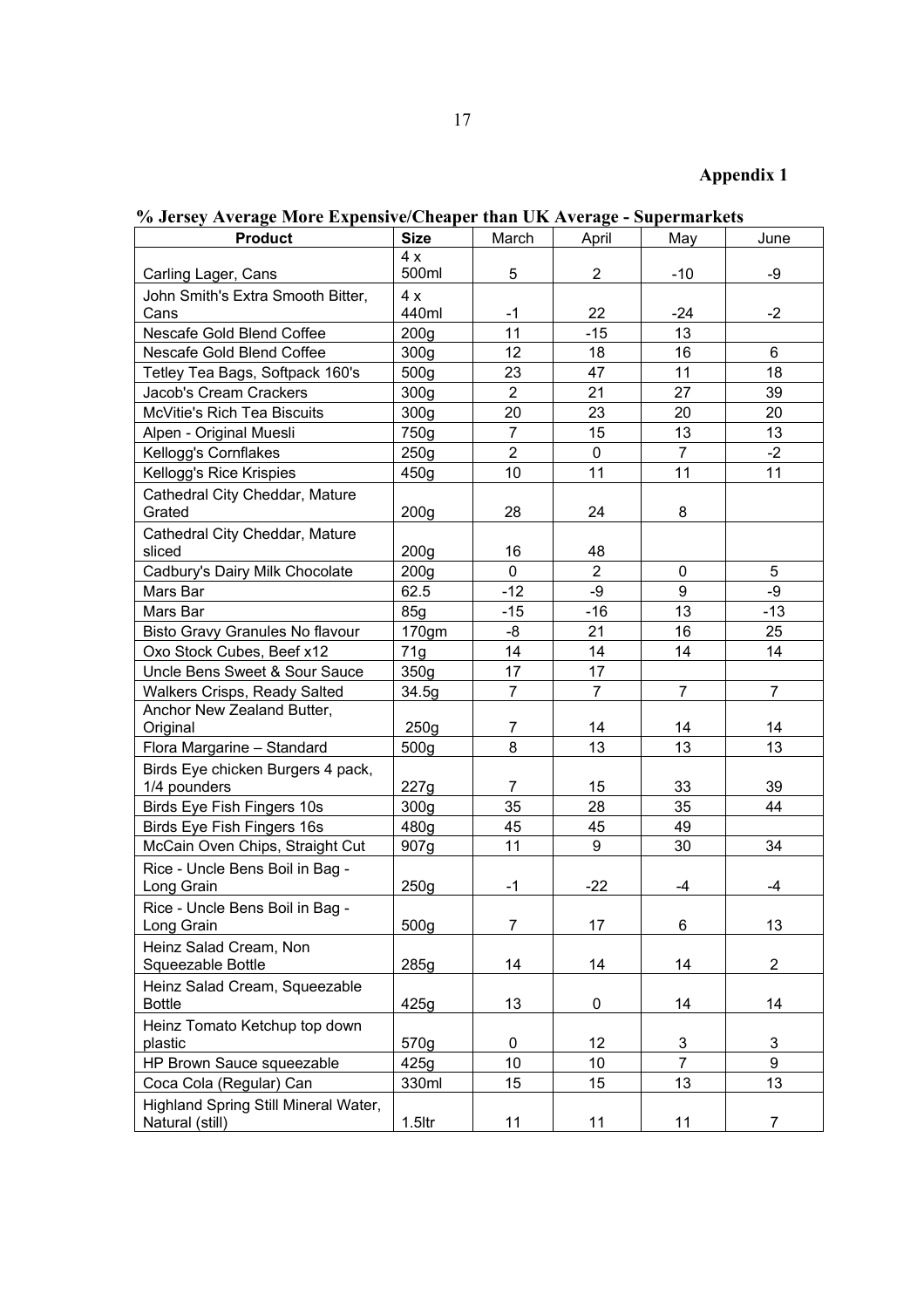| <b>Product</b>                            | <b>Size</b>      | March | April | May | June |
|-------------------------------------------|------------------|-------|-------|-----|------|
| Delmonte Fruit Cocktail in syrup          | 227g             | -4    | -4    |     | -4   |
| Delmonte Fruit Cocktail in syrup          | 420g             | 15    | 15    | 14  | 12   |
| Fray Bentos Corned Beef                   | 340a             | 17    | 17    | 17  | 19   |
| Heinz Baked Beans, in Tomato<br>Sauce     | 200 <sub>g</sub> | 14    | 11    | 6   | 8    |
| Heinz Spaghetti Hoops, in Tomato<br>Sauce | 205 <sub>g</sub> | 17    | 17    | 17  | 17   |
| Heinz Spaghetti Hoops, in Tomato<br>Sauce | 400 <sub>g</sub> | 10    | 10    | 10  | 10   |
| Napolina Peeled Plum Tomatoes             | 400 <sub>g</sub> | 5     | -3    | -5  | 14   |
| Milk                                      | 1 litre          | 71    | 71    | 71  | 71   |

## **Fresh Food Prices July 2005 - % Jersey Average More Expensive/Cheaper than UK Average - Supermarkets**

| <b>Product</b>                 | <b>Size</b>    | %     |
|--------------------------------|----------------|-------|
| Cheapest white bread           |                |       |
|                                | 800g           | 368   |
| Other white bread              |                |       |
|                                | 800g           | 20    |
| Cheapest wholemeal bread       |                |       |
|                                | 800g           | 97    |
| Other wholemeal bread          |                |       |
|                                | 800g           | 64    |
| <b>Baguette</b>                |                |       |
|                                |                | 107   |
| Large vienna loaf (crumb roll) |                |       |
|                                |                | 89    |
| Potatoes - loose baking        |                |       |
|                                | 1 lb           | $-15$ |
| Tomatoes - loose medium        |                |       |
|                                | 1 <sub>1</sub> | 3     |
| Onions - loose                 |                |       |
|                                | 1 lb           | 9     |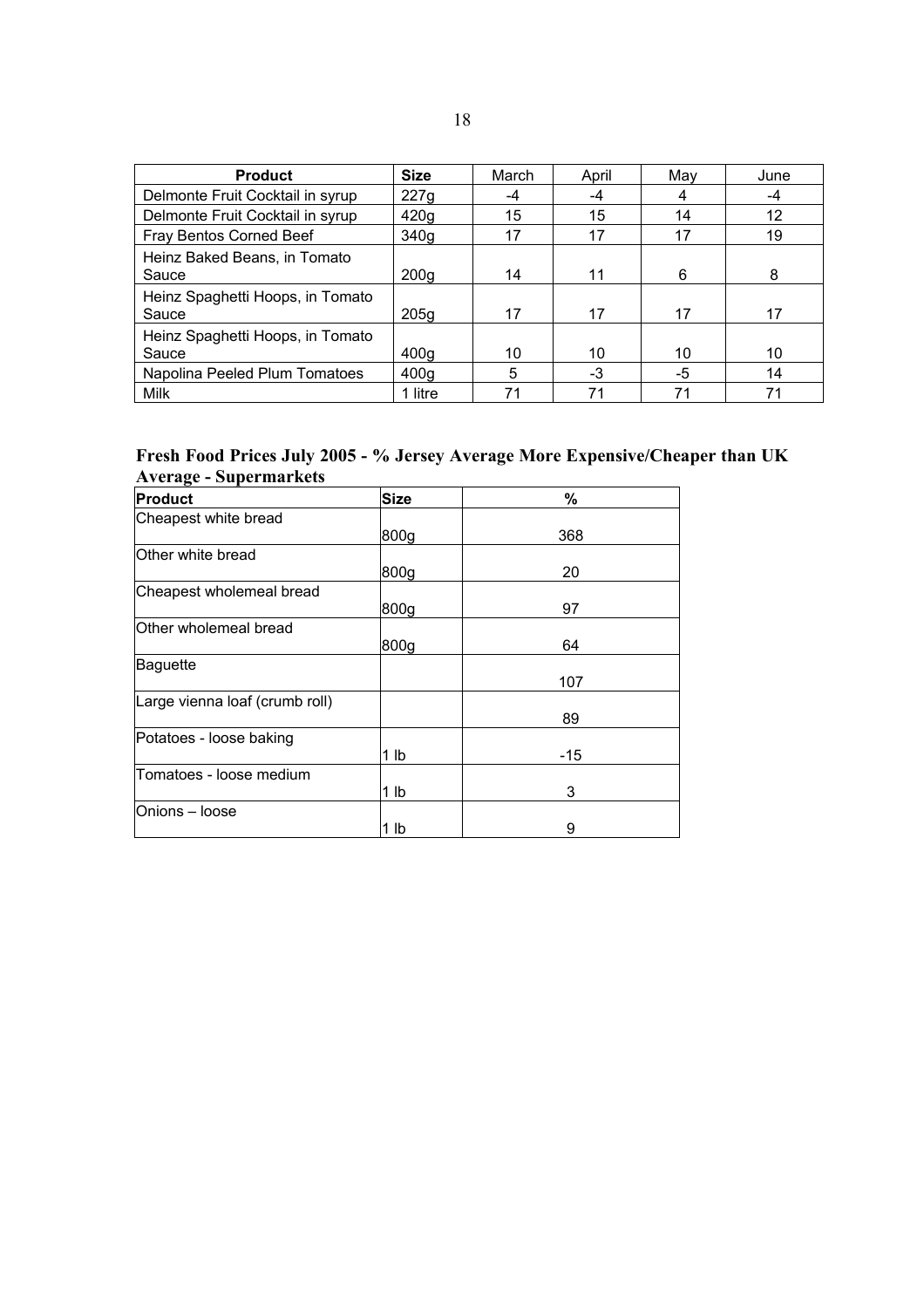#### **Appendix 2**

#### **Bibliography**

*A Commentary on the Experian Report "Assessment of Jersey's Retail Sector" submitted to the Jersey Chamber of Commerce by Professor Leigh Sparks* (Oct. 2005).

Agricultural Marketing (Jersey) Law 1953.

Australian Competition and Consumer Commission, *Application for Authorization: Wattyl/Courtaulds/Taubmans/Pinchin Johnson*, 17 May 1996.

Competition Commission, UK, *Supermarkets: A report on the supply of groceries*, 2000.

Competition Commission, *Summary of the Hearing Held with Tesco plc Concerning the Sumerfield plc/Wm Morrison Supermarkets plc Inquiry,* 2005*.* 

*Dairy farmers' milk price plea,* BBC News, 14 August 2003.

European Commission, *Guidelines on the assessment of horizontal mergers under the Council Regulation on the control of concentrations between undertakings*, 2004.

Experian Property Consultancy, *Assessment of Jersey's Retail Sector*, June 2005.

*FTC v. H.J. Heinz Co.,* 246 F.3d 708 (D.C. Cir. 2001).

Import and Export (Control) (Jersey) Law 1946.

Lawrence Felicity, *Farmers lose out on retail sales*, The Guardian, 9 September 2002.

McQueen Donald, *The Dairy Industry in Jersey: A Strategic Review*, February 2003.

New Zealand Competition Commission, *Decision 448: Progressive Enterprises Limited/Woolworths (NZ) Limited*, 14 December 2001.

Office of Fair Trading, UK, *Proposed acquisition by Wm Morrison Supermarkets*, 13 March 2003.

Robert Wiseman Dairies, *Annual Report and Financial Statements 2005.* 

States of Jersey, *Committee of Enquiry into Building Costs: Final Report*, 10 September 2002.

States of Jersey, Economic Development Committee, *Future Air and Sea Transport Policy*, May 2005.

States of Jersey, Economic Development Committee, *Growing the Rural Economy,*  June 2005.

States of Jersey Statistics Unit, *Comparison of consumer prices in Jersey and the UK: June 2004*.